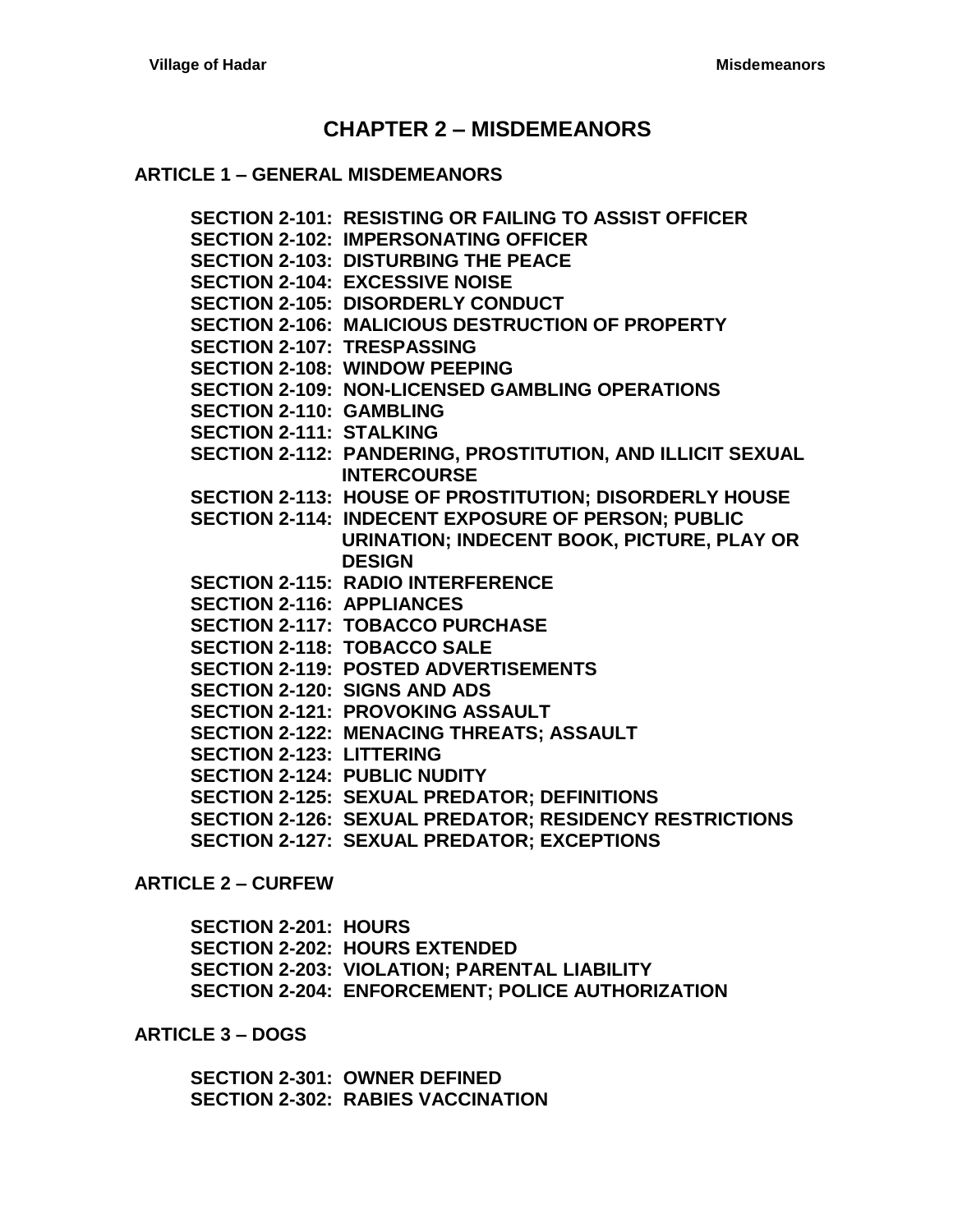**[SECTION 2-303: RABIES CERTIFICATE; LICENSING](#page-10-3) [SECTION 2-304: WRONGFUL LICENSING](#page-10-4) [SECTION 2-305: REMOVAL OF TAGS](#page-11-0) [SECTION 2-306: UNLICENSED DOGS](#page-11-1) [SECTION 2-307: BARKING AND OFFENSIVE DOGS](#page-11-2) [SECTION 2-308: RUNNING AT LARGE](#page-11-3) [SECTION 2-309: DAMAGE; LIABILITY OF OWNER](#page-11-4) [SECTION 2-310: FIGHTING](#page-11-5) [SECTION 2-311: KILLING AND POISONING](#page-12-0) [SECTION 2-312: RABIES SUSPECTED; IMPOUNDMENT](#page-12-1) [SECTION 2-313: RABID DOGS; PROCLAMATION](#page-12-2) [SECTION 2-314: DANGEROUS DOGS; DEFINITIONS](#page-12-3) [SECTION 2-315: DANGEROUS DOGS](#page-13-0) ON OWNER'S PROPERTY; [CONFINED](#page-13-0) [SECTION 2-316: DANGEROUS DOGS](#page-14-0) OFF OWNER'S PROPERTY; [RESTRAINED](#page-14-0) [SECTION 2-317: DANGEROUS DOGS; FAILURE TO COMPLY](#page-14-1) [SECTION 2-318: DANGEROUS DOGS; IMPOUNDMENT](#page-14-2) [SECTION 2-319: INTERFERENCE WITH ANIMAL CONTROL](#page-14-3) [SECTION 2-320: VIOLATION; IMPOUNDMENT](#page-15-0) [SECTION 2-321: PENALTIES](#page-15-1)**

## **[ARTICLE 4 –](#page-16-0) KENNELS**

**[SECTION 2-401: DEFINED](#page-16-1) [SECTION 2-402: UNLICENSED KENNELS; PROHIBITED; NUISANCE](#page-16-2) [SECTION 2-403: LICENSE](#page-16-3) [SECTION 2-404: REGULATIONS](#page-16-4)**

#### **ARTICLE 5 – [ANIMALS GENERALLY](#page-18-0)**

**[SECTION 2-501: PROHIBITION; NUISANCE](#page-18-1) [SECTION 2-502: RABID ANIMALS;](#page-18-2) CAPTURE IMPOSSIBLE**

#### **[ARTICLE 6 –](#page-20-0) NUISANCES**

**[SECTION 2-601: DEFINITIONS](#page-20-1) [SECTION 2-602: GRASSES OR WEEDS](#page-21-0) [SECTION 2-603: LITTER](#page-21-1) [SECTION 2-604: ABATEMENT PROCEDURE](#page-21-2) [SECTION 2-605: UNLICENSED OR INOPERABLE VEHICLES](#page-22-0) [SECTION 2-606: UNSAFE AND DANGEROUS BUILDINGS; PROCEDURE](#page-23-0)**

**ARTICLE 7 – [PENAL PROVISIONS](#page-26-0)**

**[SECTION 2-701: VIOLATION; PENALTY](#page-26-1)**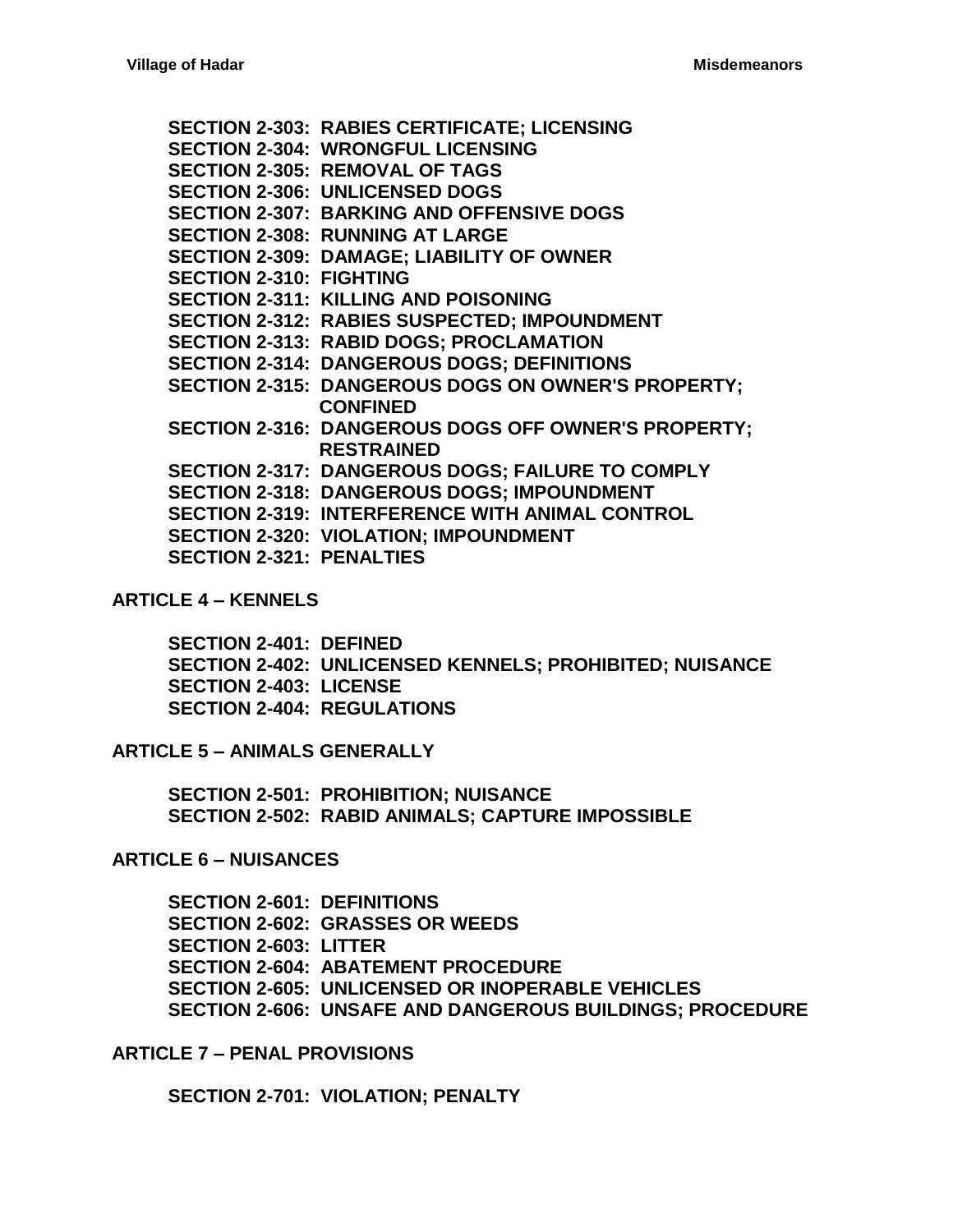# **CHAPTER 2 – MISDEMEANORS**

# **Article 1 – General Misdemeanors**

## <span id="page-2-2"></span><span id="page-2-1"></span><span id="page-2-0"></span>**SECTION 2-101: RESISTING OR FAILING TO ASSIST OFFICER**

It shall be unlawful for any person to hinder, obstruct or resist any police officer in making any arrest or performing any duty of his or her office or to refuse or neglect to assist any such officer when called upon in making any arrest or in the conveying of a prisoner to jail.

## <span id="page-2-3"></span>**SECTION 2-102: IMPERSONATING OFFICER**

It shall be unlawful for any person, other than a regular police officer or other authorized officer or employee of the Village, to wear a badge similar to or resembling the badges prescribed for or furnished to the police force or any other officer or employee of the Village or to willfully impersonate or endeavor to impersonate any such police officer, village officer or employee or seek to exercise authority as such. (Neb. Rev. Stat. §28-715.01)

## <span id="page-2-4"></span>**SECTION 2-103: DISTURBING THE PEACE**

It shall be unlawful for any person to disturb the peace and quiet of any person, family, neighborhood or public assembly; to make any loud, boisterous or unusual noise; or to quarrel, curse, swear or use obscene or indecent language within this village. (Neb. Rev. Stat. §28-801 through 28-803)

## <span id="page-2-5"></span>**SECTION 2-104: EXCESSIVE NOISE**

It is hereby determined to be unlawful to operate industrial equipment, heavy machinery, jack hammers and other industrial equipment emitting loud noise or to race automobile engines between the hours of 8:00 P.M. and 7:00 A.M. in such a manner so as to disturb the comfort, repose, peace and quiet of residents of the Village unless such activity has been approved in advance by the Village Board.

## <span id="page-2-6"></span>**SECTION 2-105: DISORDERLY CONDUCT**

It shall be unlawful for any person to engage in any riotous or disorderly conduct, to fight, strike or assault another person in a threatening manner, or to do or engage in any other disorderly act within the Village. (Neb. Rev. Stat. §17-129, 17-556)

# <span id="page-2-7"></span>**SECTION 2-106: MALICIOUS DESTRUCTION OF PROPERTY**

It shall be unlawful for any person wantonly or maliciously in any manner to molest, injure or destroy any property of another in this village. (Neb. Rev. Stat. §28-573)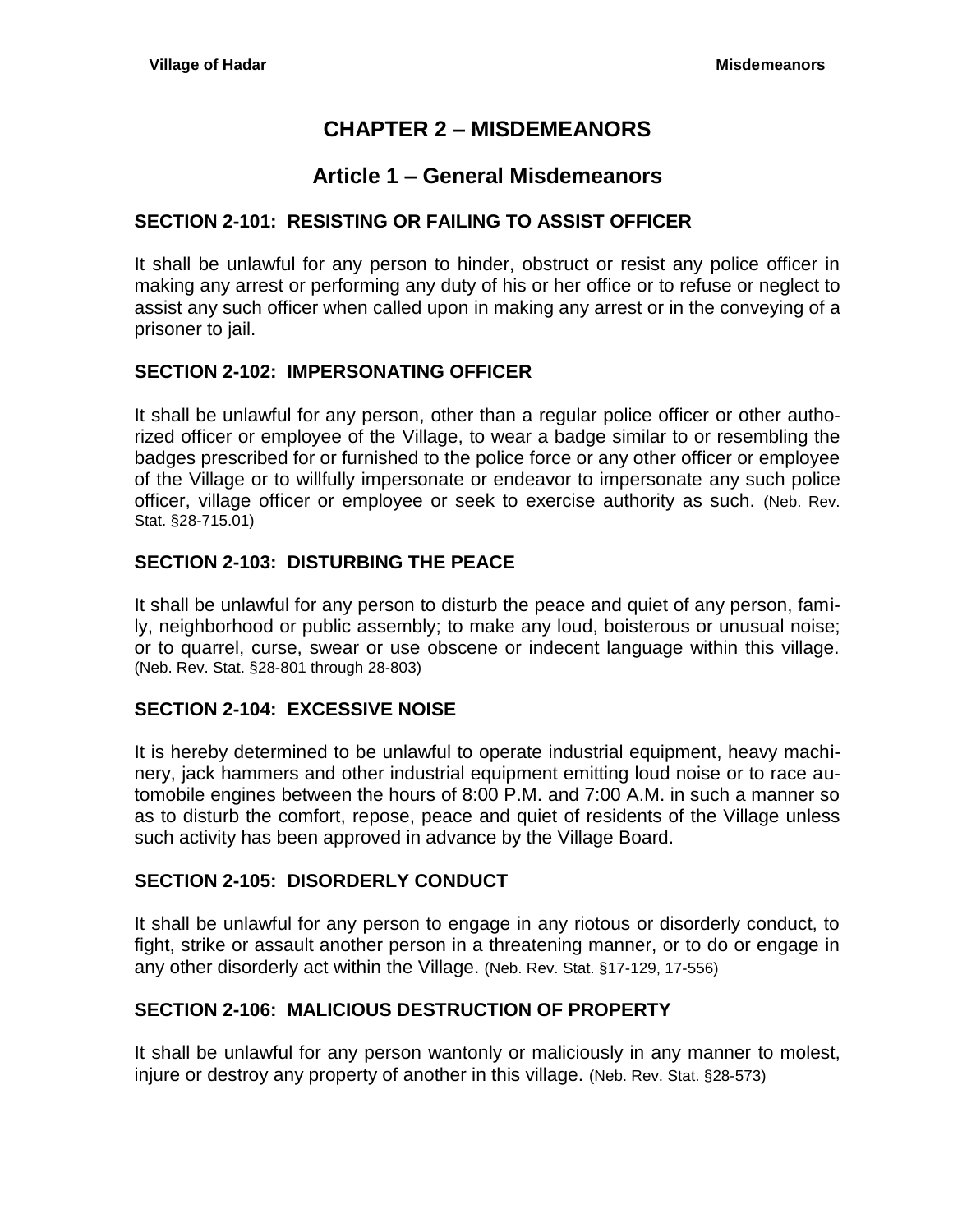## <span id="page-3-0"></span>**SECTION 2-107: TRESPASSING**

It shall be unlawful for any person to remain upon any private or public property within the Village without the express permission of the owner or party in possession thereof.

#### <span id="page-3-1"></span>**SECTION 2-108: WINDOW PEEPING**

It shall be unlawful for any person to maliciously or stealthily go upon the premises of another and look or peep into any window, door or other opening in any building located thereon which is occupied as a place of abode or to go upon the premises of another for the purpose of looking or peeping into any window, door or other opening in any building thereon which is occupied as a place of abode.

## <span id="page-3-2"></span>**SECTION 2-109: NON-LICENSED GAMBLING OPERATIONS**

It shall be unlawful for any person or organization to operate or permit to be operated in this village any lottery, game of chance or gambling device of any kind unless the same is licensed, regulated and operated pursuant to Nebraska law.

## <span id="page-3-3"></span>**SECTION 2-110: GAMBLING**

It shall be unlawful for any person to participate in any lottery or game of chance except bingo in this village unless authorized and licensed by state law. (Neb. Rev. Stat. §28-944, 29-947)

## <span id="page-3-4"></span>**SECTION 2-111: STALKING**

Any person who willfully and maliciously harasses another person with the intent to terrify, threaten or intimidate commits the offense of stalking. For purposes of this section, "harass" shall mean to engage in a knowing and willful course of conduct directed at a specific person which seriously terrifies, threatens or intimidates the person and which serves no legitimate purpose, and "course of conduct" shall mean a pattern of conduct composed of a series of acts of following, detaining, restraining the personal liberty of or stalking the person or repetitiously telephoning the person.

## <span id="page-3-5"></span>**SECTION 2-112: PANDERING, PROSTITUTION, AND ILLICIT SEXUAL INTERCOURSE**

It shall be unlawful for any person to engage in or commit any act of pandering, prostitution or illicit sexual intercourse within the Village. (Neb. Rev. Stat. §28-910)

## <span id="page-3-6"></span>**SECTION 2-113: HOUSE OF PROSTITUTION; DISORDERLY HOUSE**

It shall be unlawful for any person to keep, operate or maintain or to be an inmate of or visit a house of prostitution or a disorderly house within this village. A "house of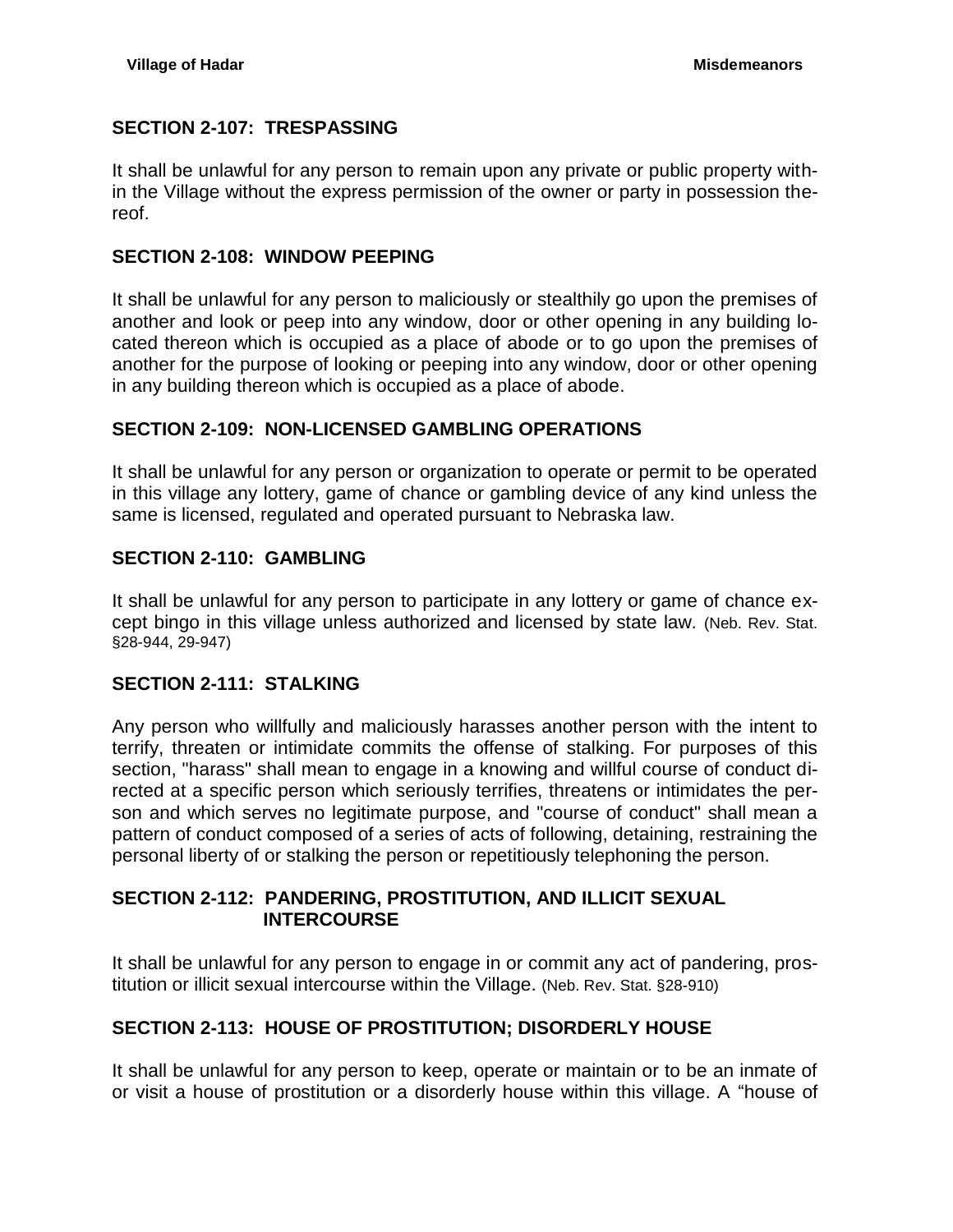prostitution" shall be construed to mean a house or other place which is kept, used or operated as a place for hire. A "disorderly house" shall be construed to mean any place kept in such a manner as to disturb, annoy or scandalize the public generally or persons within the particular neighborhood, any place used as a public resort by drunkards, prostitutes or other idle or vicious persons, or any place of public resort where illegal practices are habitually carried on to the corruption of public morals. (Neb. Rev. Stat. §28-907)

## <span id="page-4-0"></span>**SECTION 2-114: INDECENT EXPOSURE OF PERSON; PUBLIC URINATION; INDECENT BOOK, PICTURE, PLAY OR DESIGN**

It shall be unlawful for any person to make an indecent exposure of his or her person; to urinate in public view; to commit any indecent or lewd act; to sell or offer for sale or to dispense of in any manner any obscene, lewd or indecent book, picture or other publication or thing; to exhibit or perform any indecent, immoral, lewd or obscene play or other representation; or in any public place to write, draw, or make any profane, obscene, indecent or lewd work, sentence, figure or design.

# <span id="page-4-1"></span>**SECTION 2-115: RADIO INTERFERENCE**

Any person operating or causing to be operated any motor, sign or other electrical apparatus that is connected with the electrical distribution system shall equip the apparatus with proper filtering attachments to eliminate radio and television reception interference; provided, this section shall not apply to the use of necessary medical equipment or apparatus where electrical interference cannot be reasonably and safely eliminated. Any person who so operates or causes to be operated any such electrical apparatus that interferes habitually with radio and television reception shall be deemed to be guilty of a misdemeanor and the apparatus is hereby declared a nuisance. (Neb. Rev. Stat. §18-1720)

## <span id="page-4-2"></span>**SECTION 2-116: APPLIANCES**

It shall be unlawful for any person to store, dump or leave unattended any refrigerator, freezer or ice box not in use within the village limits without first disconnecting and removing its door and such refrigerator, freezer or ice box is hereby declared to be a nuisance.

## <span id="page-4-3"></span>**SECTION 2-117: TOBACCO PURCHASE**

It shall be unlawful for any minors under the age of 18 years to smoke, purchase or attempt to acquire tobacco, cigarettes or cigars of any kind. (Neb. Rev. Stat. §53-196)

# <span id="page-4-4"></span>**SECTION 2-118: TOBACCO SALE**

It shall be unlawful for any person to sell or attempt to sell to any person under the age of 18 years any tobacco, cigarettes or cigars of any kind. (Neb. Rev. Stat. §28-1021)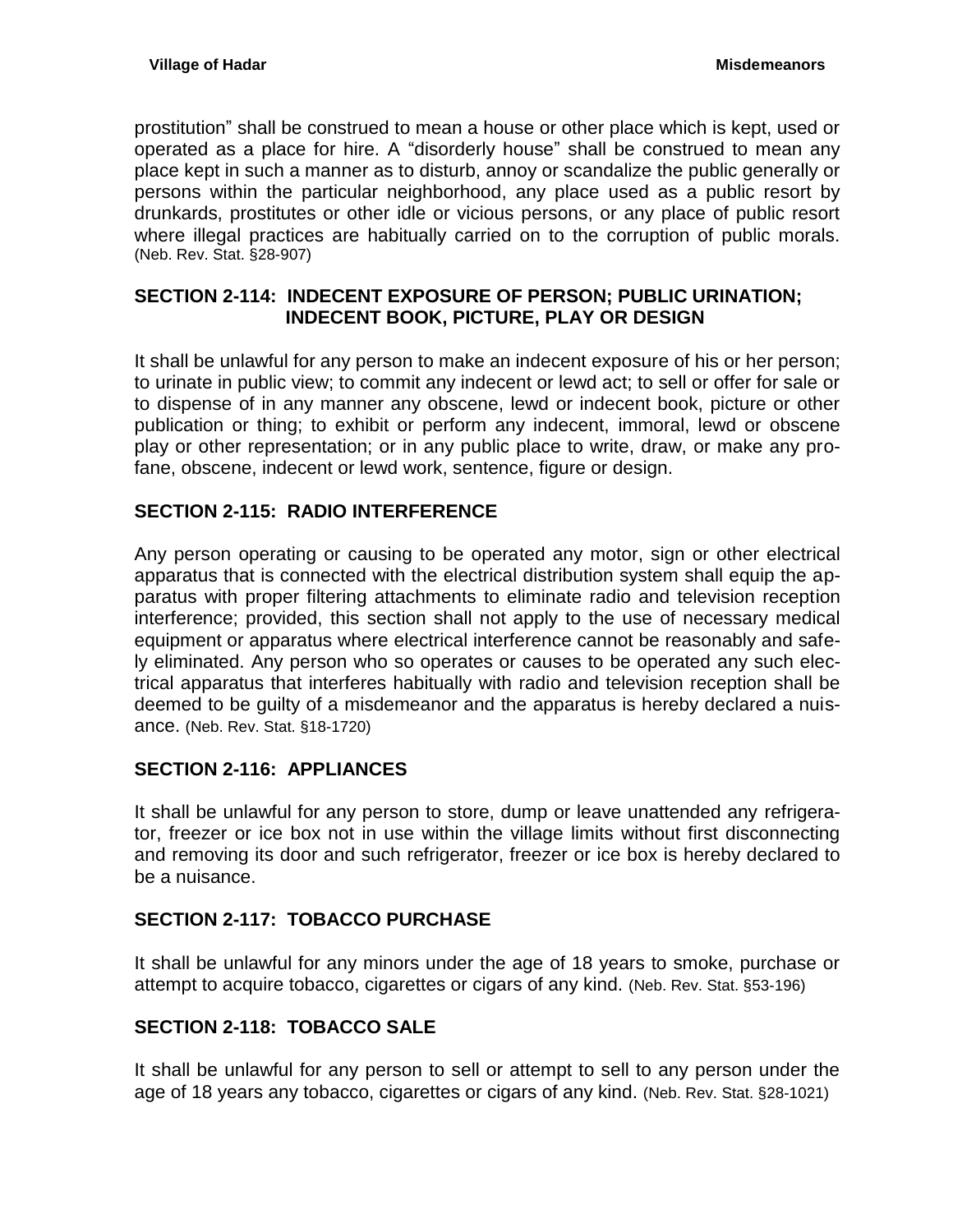## <span id="page-5-0"></span>**SECTION 2-119: POSTED ADVERTISEMENTS**

It shall be unlawful for any person to wrongfully and maliciously tear, deface, remove or cover up the posted advertisement or bill of any person, firm or corporation when said bill or advertisement is rightfully and lawfully posted and the same remains of value.

## <span id="page-5-1"></span>**SECTION 2-120: SIGNS AND ADS**

It shall be unlawful for any person to post, paste or paint any sign, advertisement or other writing of any nature upon a fence, pole, building or other property without the written permission of the owner of the said property.

## <span id="page-5-2"></span>**SECTION 2-121: PROVOKING ASSAULT**

It shall be unlawful for any person or persons within the Village to intentionally provoke or attempt to provoke an assault upon himself or another by the uttering of insulting words, cursing and swearing, or to use slander against any other person. (Neb. Rev. Stat. §28-412)

## <span id="page-5-3"></span>**SECTION 2-122: MENACING THREATS; ASSAULT**

It is hereby declared unlawful for any person to assault or threaten another in a menacing manner or strike or injure another.

#### <span id="page-5-4"></span>**SECTION 2-123: LITTERING**

A. No person shall throw or deposit or accumulate upon any street*,* public way or lot or parcel of ground in the Village:

- 1. Any glass bottle, glass, nails, tacks, wire, cans or other substance likely to injure any person or animal or damage any vehicle upon the street, public way or other property;
- 2. Materials that may make any street, public way or property unsightly such as rubbish, sewage, garbage, paper or any other material of such nature.

B. Any person who deposits or permits to be deposited upon any street, public way or other property any litter or destructive or injurious material shall immediately remove such or cause it to be removed so as to abate any nuisance occasioned thereby.

C. Any person who removes a wrecked or damaged vehicle from a street shall remove any glass or other injurious substance deposited on the street from such ve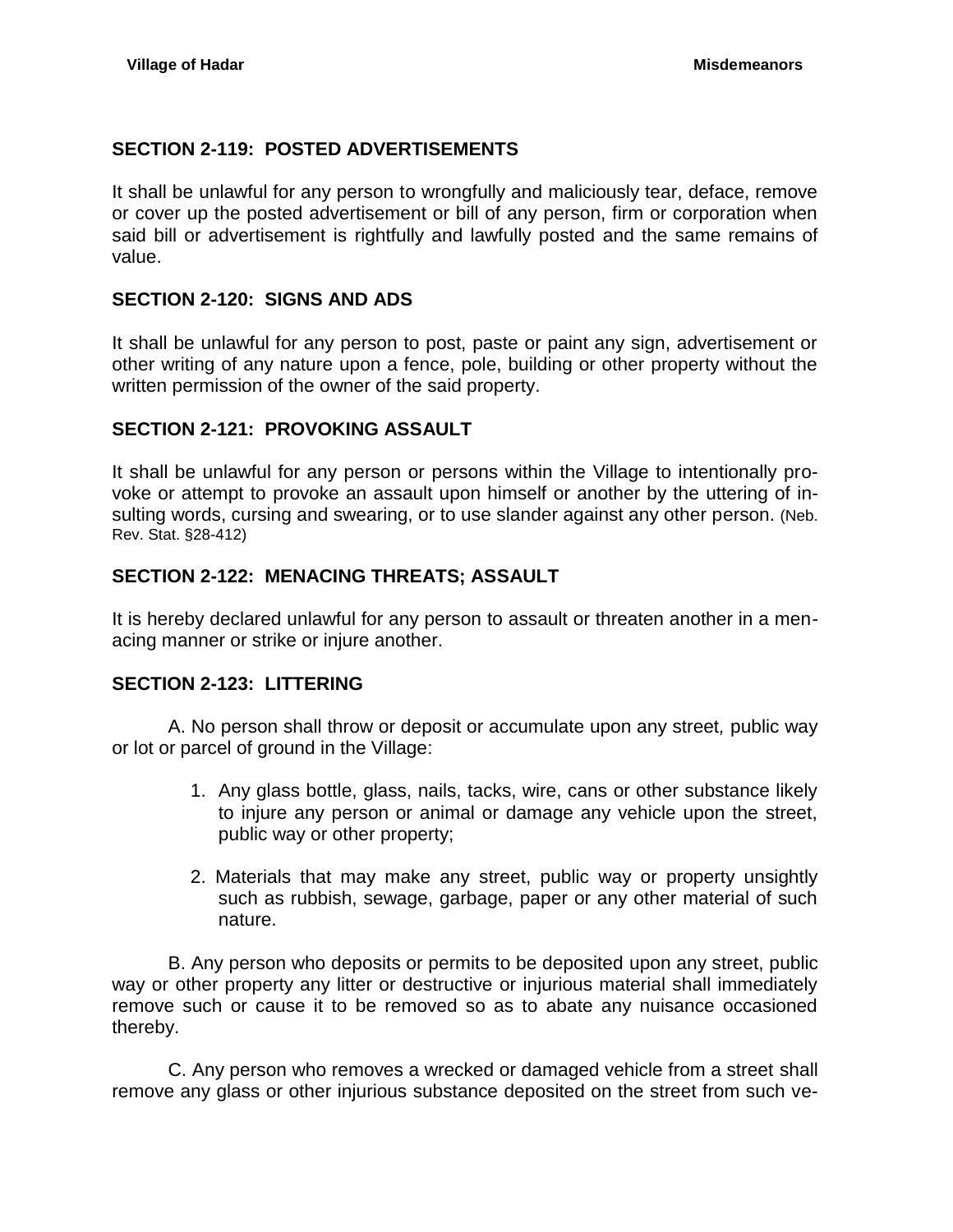hicle.

D. If the owner fails to remove any such litter after five days' notice by publication and by certified mail, the village sewer commissioner or the village police shall remove or cause the litter to be removed and shall assess the cost thereof against the property so benefited.

(Neb. Rev. Stat. §17.123.01, 28.523)

## <span id="page-6-0"></span>**SECTION 2-124: PUBLIC NUDITY**

A. It is the intent of the Village to prohibit the exploitation of human nudity for the purpose of advertising, selling, or otherwise promoting the economic interest of any type of business enterprise. It is also the intent of the Village to further the government's interest in avoiding the harmful secondary effects of this type of activity such as prostitution, sexual assaults, criminal activity, degradation of women, and other activities which break down the family structure. This prohibition is not intended to extend to any expression of opinion or the performance of a bona fide play, ballet, or drama protected by the First Amendment to the Constitution of the United States or by Article I, Section 5 of the Constitution of the State of Nebraska.

B. It shall be unlawful for any person to knowingly or intentionally appear in a state of nudity in a public place, in any place open to the public, or while employed in providing any service, product or entertainment in any business or commercial establishment.

C. It shall be unlawful for anyone to aid, abet, assist or direct another person to knowingly or intentionally appear in a state of nudity in a public place, in any place open to the public, or while employed in providing any service, product, or entertainment in any business or commercial establishment.

D. "Nudity" means the showing of the human male or female genitals, buttocks or pubic area with less than a full opaque covering, the showing of the female breast with less than a full opaque covering of any portion thereof below the top of the nipple, or the showing of covered male genitals in a discernibly turgid state.

E. Any activity in violation of this section shall be deemed to be a nuisance and the Village may proceed by a suit in equity to temporarily and permanently enjoin, abate, and remove the same in the manner provided by law.

F. Any person, firm, association or corporation violating any of the provisions of this section, in addition to any equitable or injunctive relief, shall, upon conviction thereof, be deemed guilty of an offense and shall be fined in any sum not exceeding \$500.00 per violation, with costs of prosecution, and any other costs and expenses as allowed by law. A new violation shall be deemed to have been committed every 24 hours of failure to comply with the provisions of this section.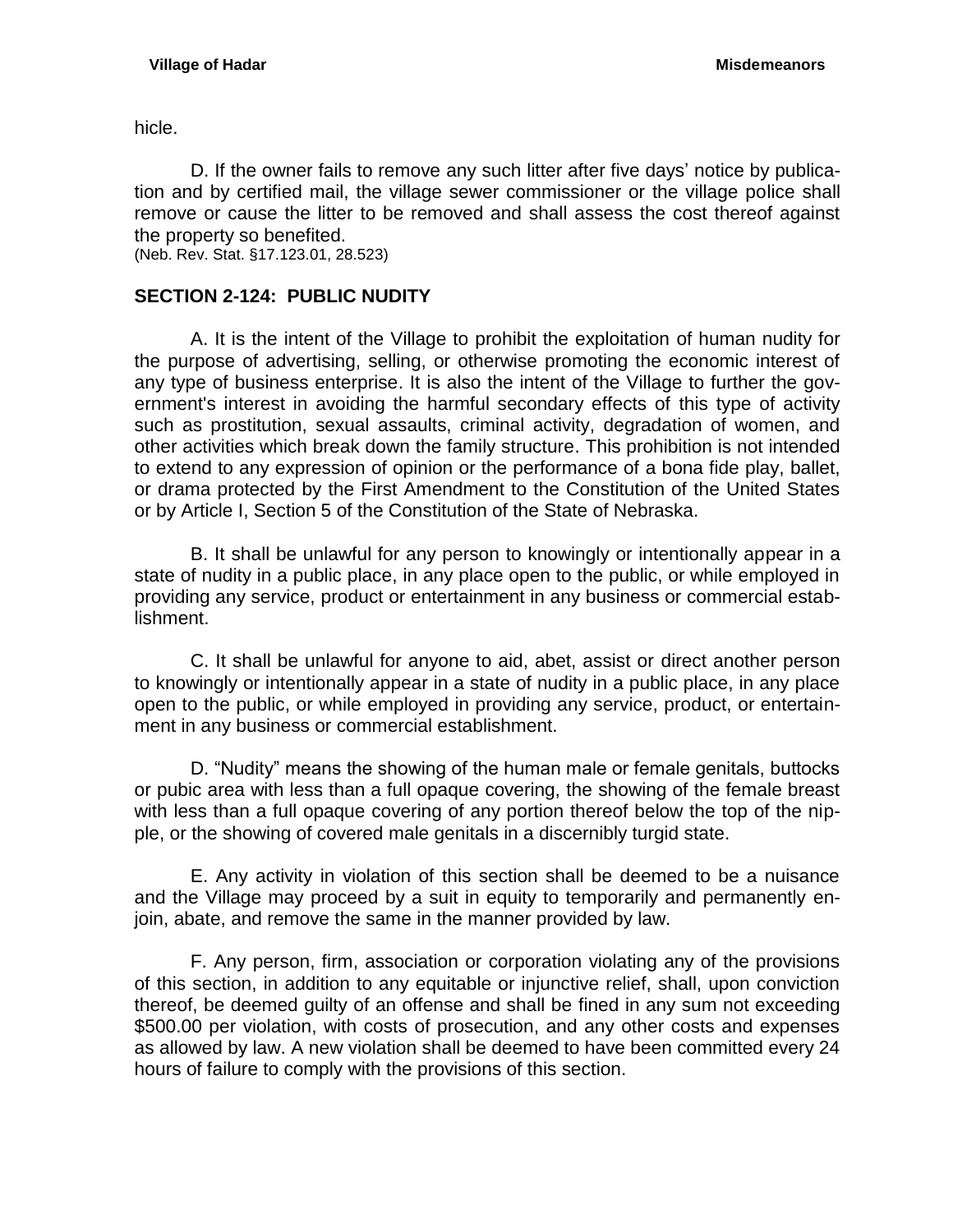- G. This section shall not apply to:
	- 1. Any theater, concert hall, art center, museum or similar establishment which is primarily devoted to the arts or theatrical performances and in which any of the circumstances contained in this section were lawfully permitted or allowed as part of such art exhibit or performance;
	- 2. Any dressing/changing room or restroom facility open to the public;
	- 3. Any person under 12 years of age; or

4. Mothers who are breastfeeding.

(Ord. No. 1-13-03-02, 1/13/03)

## <span id="page-7-0"></span>**SECTION 2-125: SEXUAL PREDATOR; DEFINITIONS**

For purposes of this ordinance:

"Child care facility" means a facility licensed pursuant to the Child Care Licensing Act;

"Reside" means to sleep, live, or dwell at a place, which may include more than one location and may be mobile or transitory;

"Residence" means a place where an individual sleeps, lives, or dwells, which may include more than one location, and may be mobile or transitory;

"School" means a public, private, denominational, or parochial school which meets the requirements for state accreditation or approval;

"Sex offender" means an individual who has been convicted of a crime listed in Nebr. Rev. Stat. §29-4003 and who is required to register as a sex offender pursuant to the Sex Offender Registration Act; and

"Sexual predator" means an individual required to register under the Sex Offender Registration Act, who has committed an aggravated offense as defined in Neb. Rev. Stat. [§29-4001.01](http://www.lawriter.net/NLLXML/getcode.asp?userid=PRODSG&interface=CM&statecd=NE&codesec=29-4001.01&sessionyr=2009SP1&Title=29&datatype=S&noheader=0&nojumpmsg=0) and who has victimized a person 18 years of age or younger. (Neb. Rev. Stat. §29-4016) (Ord. No. 81406A, 8/14/06) (Am. 3/11/13)

## <span id="page-7-1"></span>**SECTION 2-126: SEXUAL PREDATOR; RESIDENCY RESTRICTIONS**

It is unlawful for any sexual predator to reside within 500 feet from a school or child care facility. For purposes of determining the minimum distance separation, the distance shall be measured by following a straight line from the outer property line of the residence to the nearest outer boundary line of the school or child care facility. (Neb. Rev. Stat. §29-4017) (Ord. No. 81406A, 8/14/06)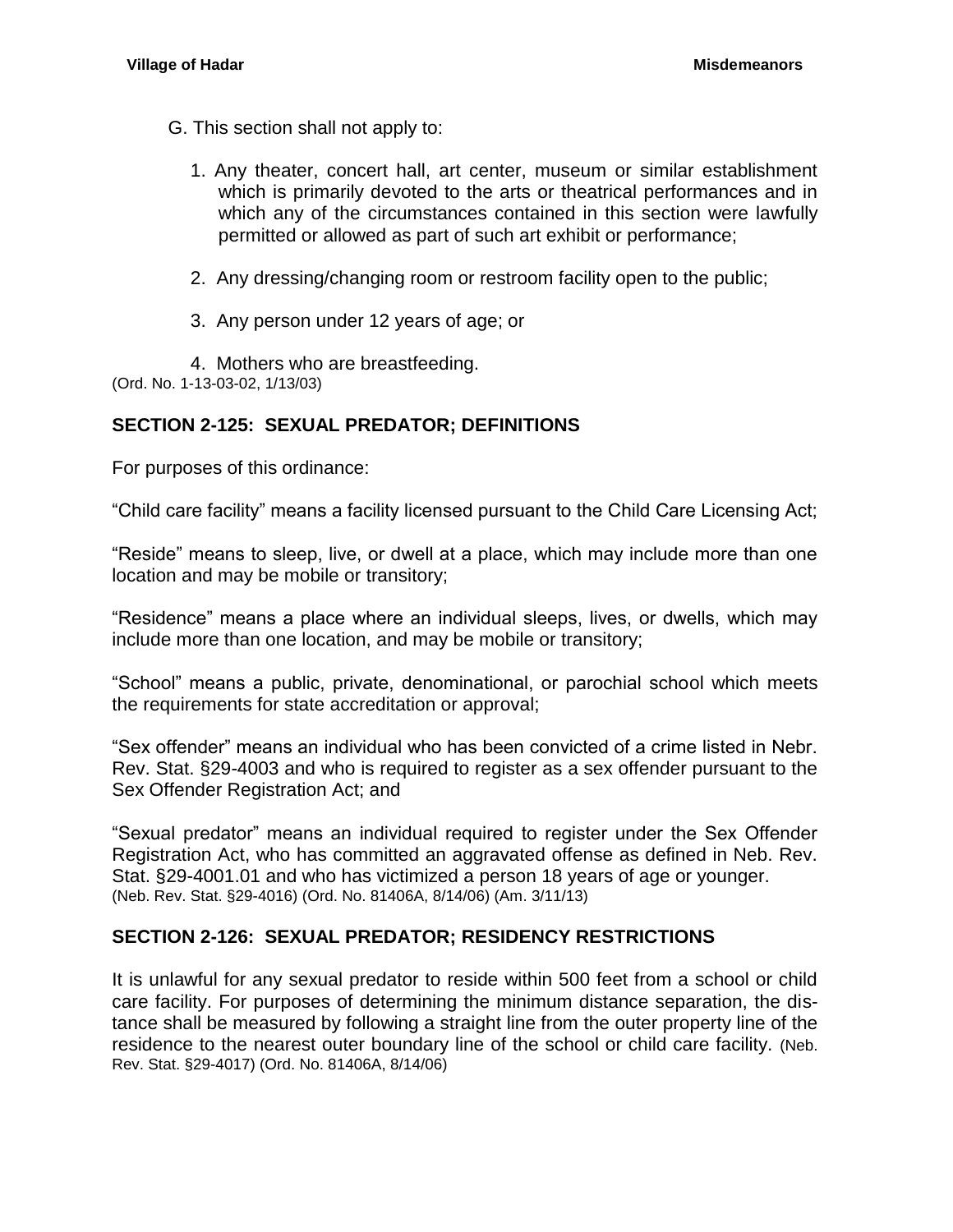## <span id="page-8-0"></span>**SECTION 2-127: SEXUAL PREDATOR; EXCEPTIONS**

This ordinance shall not apply to a sexual predator who (A) resides within a prison or correctional or treatment facility operated by the state or a political subdivision; (B) established a residence before July 1, 2006, and has not moved from that residence; or (C) established a residence after July 1, 2006, and the school or child care facility triggering the restriction was established after the initial date of the sexual predator's residence at that location. (Neb. Rev. Stat. §29-4017) (Ord. No. 81406A, 8/14/06)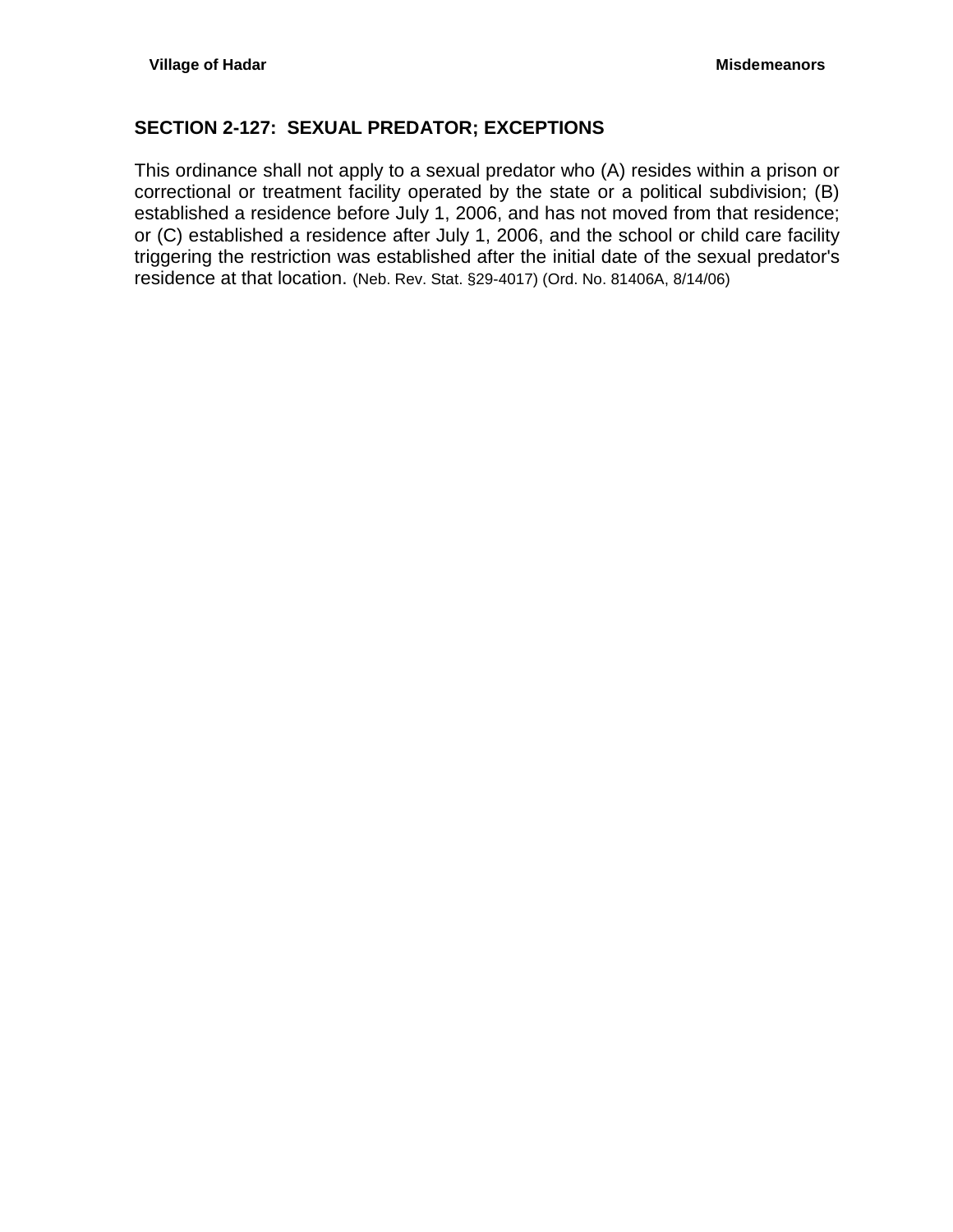# **Article 2 – Curfew**

### <span id="page-9-1"></span><span id="page-9-0"></span>**SECTION 2-201: HOURS**

It shall be unlawful for any person under the age of 16 years to loiter, idle, wander, stroll, play or be in or upon the public streets, public places and public buildings, places of amusement and entertainment, vacant buildings or vacant lots or to operate any bicycle or other vehicle in, upon, over or through the streets of other public places of the Village between the hours of 10:00 P.M. of any day until 6:00 A.M. of the following day, unless such person is accompanied by a parent, guardian or other adult person having the legal care and custody of said minor person or unless the minor person is upon an emergency errand or legitimate business directed by his or her parents, guardian or legal custodian, except as hereinafter provided.

#### <span id="page-9-2"></span>**SECTION 2-202: HOURS EXTENDED**

Nothing herein contained shall prohibit said minor persons from attending special school functions or adult-supervised entertainment conducted by any school, church or fraternal organization which continue beyond the curfew hours as set out herein. In all such cases the hours herein prohibited shall be extended for those minors attending said special social functions or entertainment one hour after the closing of said special function.

## <span id="page-9-3"></span>**SECTION 2-203: VIOLATION; PARENTAL LIABILITY**

It shall be unlawful for the parent, guardian or other adult person having the care and custody of minors under the age of 16 years to allow or permit said minor persons to do any of the acts or things prohibited by Section 2-201 or 2-202 of this article.

#### <span id="page-9-4"></span>**SECTION 2-204: ENFORCEMENT; POLICE AUTHORIZATION**

Every member of the police force while on duty shall be authorized to detain any such minor willfully violating the provisions of this ordinance and upon apprehension of said minor shall forthwith notify by telephone or other appropriate means the parents or legal guardians or person in custody of said minor child.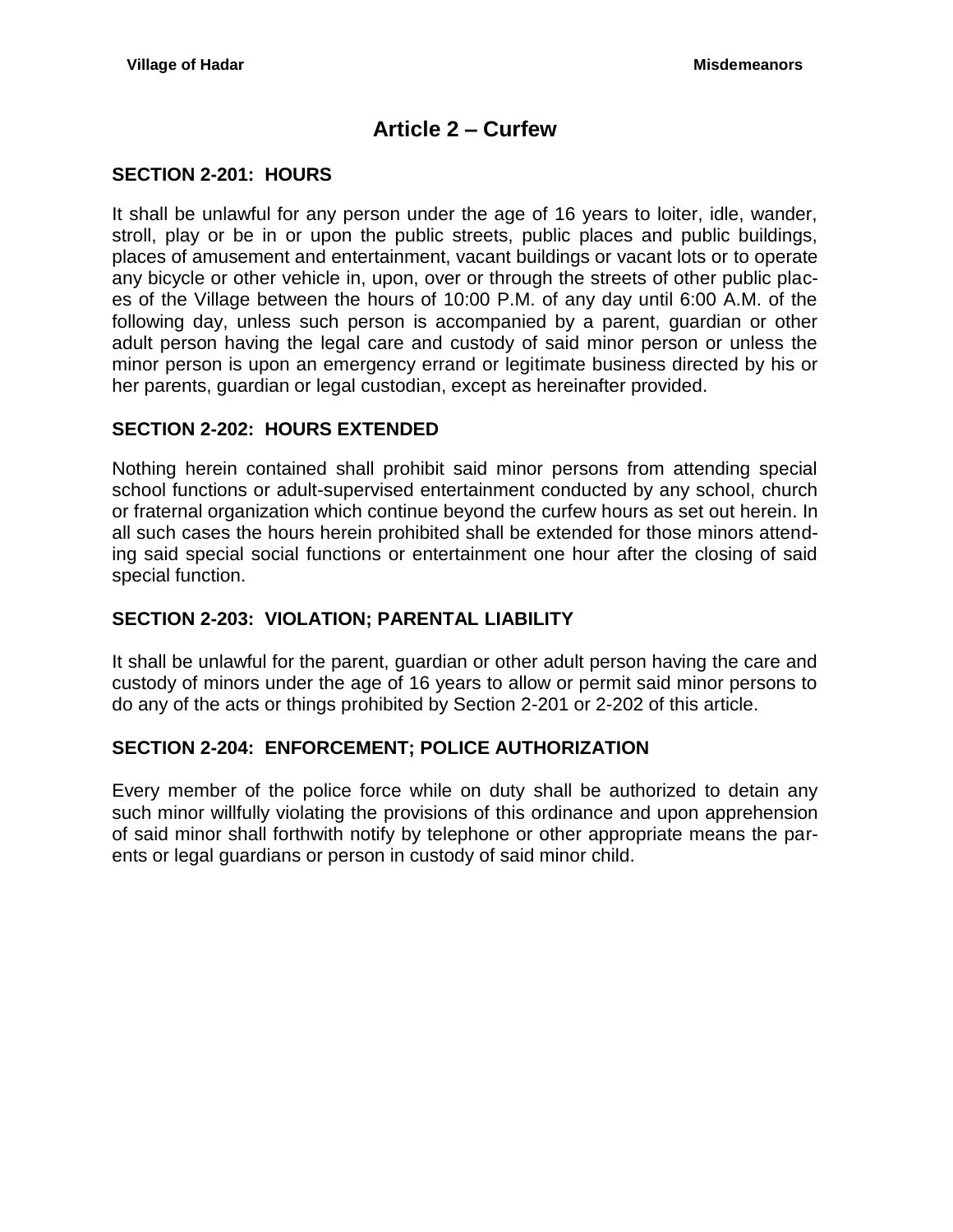# **Article 3 – Dogs**

### <span id="page-10-1"></span><span id="page-10-0"></span>**SECTION 2-301: OWNER DEFINED**

Any person who shall feed, shelter or permit any dog to be present in or about his or her house, store or enclosure for a period of five continuous days shall be deemed the owner of such dog and shall be bound by all of the rules and regulations hereafter and liable for all penalties herein described.

## <span id="page-10-2"></span>**SECTION 2-302: RABIES VACCINATION**

Every dog three months of age and older shall be vaccinated against rabies pursuant to Nebraska law. Puppies shall be vaccinated within 30 days after having reached three months of age. Unvaccinated dogs acquired or moved into the Village must be vaccinated within 30 days after purchase or arrival, unless under three months of age as specified above. The provisions of this ordinance with respect to vaccination shall not apply to any dogs owned by a person temporarily residing within the Village for less than 30 days, any dog brought into the Village for show purposes, or any dog brought into the Village for hunting purposes for a period of less than 30 days; such dogs shall be kept under the strict supervision of the owner.

## <span id="page-10-3"></span>**SECTION 2-303: RABIES CERTIFICATE; LICENSING**

A. Any person who shall own, keep or harbor a dog over the age of three months within the Village shall, within 30 days after acquisition of the said dog, acquire a license for each such dog.

B. Licenses shall be issued by the village clerk or other person designated by the Village Board upon the payment of a license fee in the sum of \$5.00 for each dog and proof of current protection from rabies by vaccination from a licensed veterinarian. Said license shall not be transferable and no refund will be allowed in case of the death, sale or other disposition of the licensed dog. Such license shall be effective during the time when such rabies vaccination is effective and shall terminate when such dog is in need of another rabies vaccination. A certificate that the dog has had a rabies vaccination shall be presented when the license is applied for and no license or tag shall be issued until the certificate is presented. At the time the application is made, the owner shall state, upon a form provided for such purpose, his or her name and address and the name, breed, color and sex of each dog owned and kept by him or her.

## <span id="page-10-4"></span>**SECTION 2-304: WRONGFUL LICENSING**

It shall be unlawful for the owner, keeper or harborer of any dog to permit or allow such dog to wear any license, metallic tag or other village identification than that issued by the village clerk for dogs.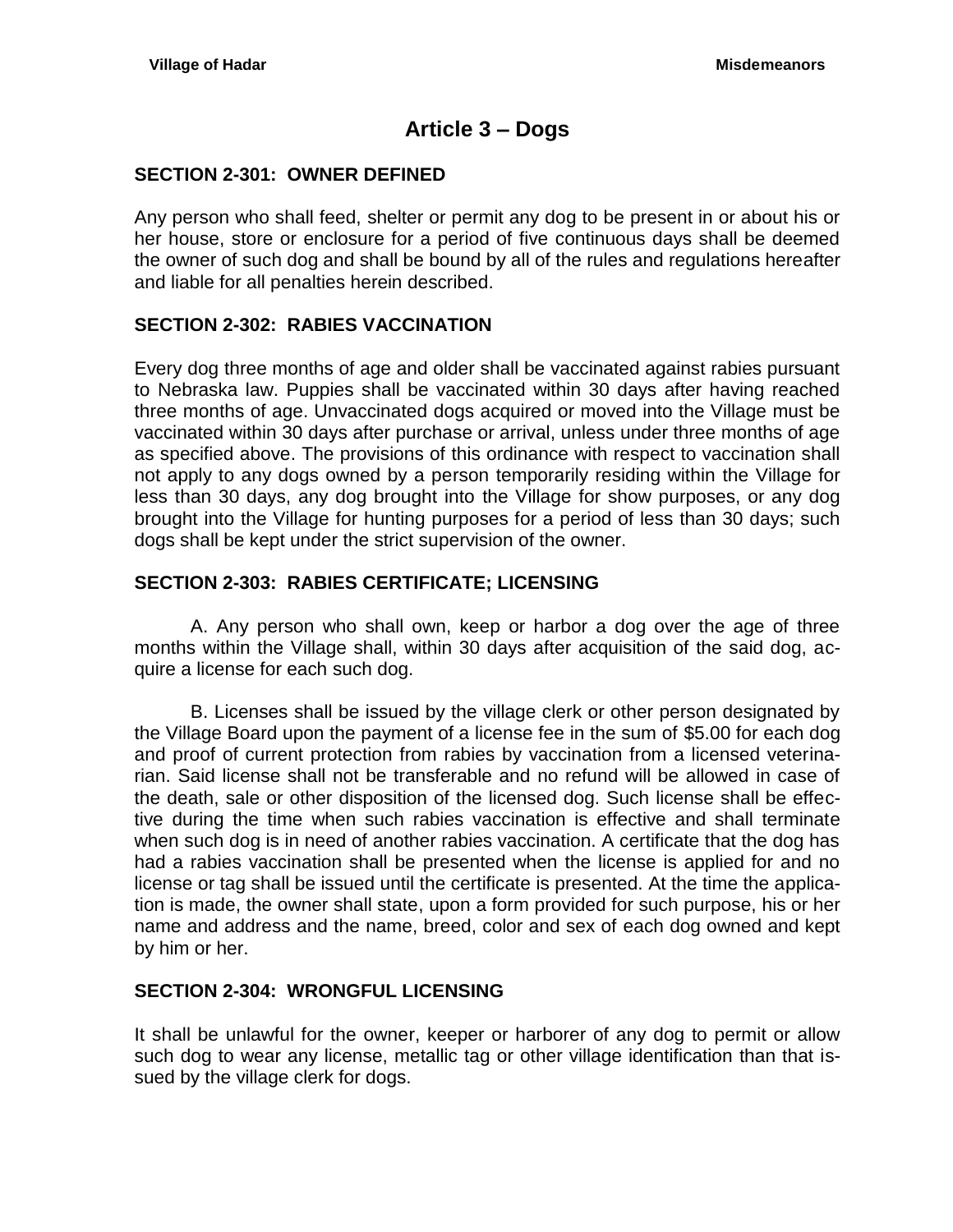## <span id="page-11-0"></span>**SECTION 2-305: REMOVAL OF TAGS**

It shall be unlawful for any person to remove or cause to be removed the collar, harness or metallic tag from any licensed dog without the consent of the owner, keeper or possessor thereof.

### <span id="page-11-1"></span>**SECTION 2-306: UNLICENSED DOGS**

Any dog found running at large upon the streets and public grounds of the Village without a current license tag affixed as required in this article is hereby declared a public nuisance and may be destroyed pursuant to Section 2-308 hereafter.

## <span id="page-11-2"></span>**SECTION 2-307: BARKING AND OFFENSIVE DOGS**

It shall be unlawful for any person to own, keep or harbor any dog which by loud, continued or frequent barking, howling or yelping shall annoy or disturb any neighborhood or person or which habitually barks or chases pedestrians, vehicles or riders of horses while they are on any public sidewalks, streets or alleys in the Village; provided, the provisions of this section shall not be construed to apply to any village dog shelter.

#### <span id="page-11-3"></span>**SECTION 2-308: RUNNING AT LARGE**

A dog found "running at large" shall mean it was found off the premises of the owner and not under the control of the owner or a responsible person either by leash, cord, chain, wire, rope, cage or other suitable means of physical restraint. It shall be unlawful for any person to suffer or permit any dog to run at large within the Village, and every dog found running at large in violation hereof is declared to be a public nuisance and may be picked up and returned to the owner thereof upon payment of a fee of \$30.00 to cover the cost of catching and transporting said dog; provided, any dog found running at large whose owner is unknown shall be destroyed. Any person who permits his or her dog to run at large within the confines of the Village is hereby deemed to be guilty of a misdemeanor and, upon conviction thereof, shall be fined no more than \$25.00 and shall pay the costs of prosecution.

## <span id="page-11-4"></span>**SECTION 2-309: DAMAGE; LIABILITY OF OWNER**

It shall be unlawful for any person to allow a dog owned, kept or harbored by him or her or under his or her charge or control to injure or destroy any real or personal property of any description belonging to another person.

## <span id="page-11-5"></span>**SECTION 2-310: FIGHTING**

It shall be unlawful for any person, by agreement or otherwise, to set dogs to fighting or by any gesture or word to encourage the same to fight. Any person convicted of violating this section shall be fined not less than \$5.00 nor more than that sum per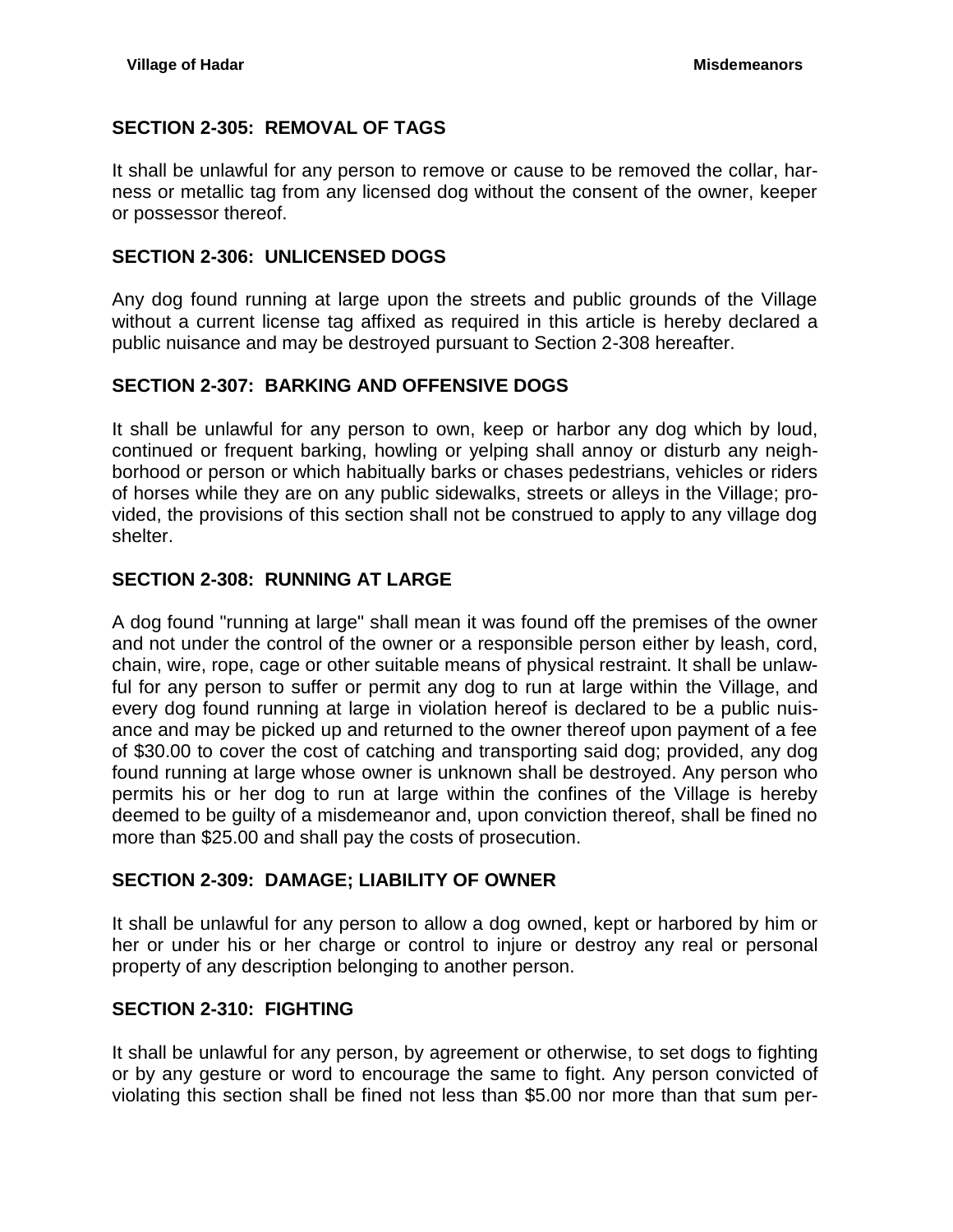mitted by Nebraska law for violation of a municipal ordinance.

## <span id="page-12-0"></span>**SECTION 2-311: KILLING AND POISONING**

It shall be unlawful to kill, administer or cause to be administered to a dog poison of any sort; in any manner to injure, maim, destroy or in any manner attempt to injure, maim or destroy any dog that is the property of another person; or to place any poison or poisoned food where the same is accessible to a dog.

# <span id="page-12-1"></span>**SECTION 2-312: RABIES SUSPECTED; IMPOUNDMENT**

Any dog or other animal suspected of being afflicted with rabies or any dog not vaccinated in accordance with the provisions set forth above which has bitten any person or has caused an abrasion of the skin of any person shall be seized by a police officer or animal control officer of this village and shall be impounded under the supervision of a licensed veterinarian or public health authority for not less than ten days. If, upon examination by a veterinarian, the dog or other animal has no clinical signs of rabies at the end of such impoundment, it shall be released to the owner upon payment of the costs of said impoundment by said owner or, in the case of a stray, shall be disposed of in whatever manner deemed best by a village police officer.

## <span id="page-12-2"></span>**SECTION 2-313: RABID DOGS; PROCLAMATION**

It shall be the duty of the Village Board, whenever in its opinion the danger to the public safety from rabid dogs is great or imminent, to issue a proclamation ordering all persons owning, keeping or harboring any dog to muzzle the same or to confine it for a period of not less than 30 days or more than 90 days from the date of such proclamation or until such danger is past. Such dogs may be harbored by any good and sufficient means in a house, garage or yard on the premises wherein the said owner may reside. Upon issuance of the proclamation, it shall be the duty of all persons owning, keeping or harboring any dog to confine the same as herein provided.

## <span id="page-12-3"></span>**SECTION 2-314: DANGEROUS DOGS; DEFINITIONS**

"Animal control authority" shall mean the Hadar Village Board.

"Animal control officer" shall mean any individual employed, appointed or authorized by the animal control authority for the purpose of aiding in the enforcement of this act or any other law or ordinance relating to the licensing, control, or seizure and impoundment of animals and shall include any state or local law enforcement personnel or other employees whose duties in whole or in part include assignments that involve the seizure and impoundment of any animal.

"Dangerous dog" shall mean any dog that, according to the records of the animal control authority: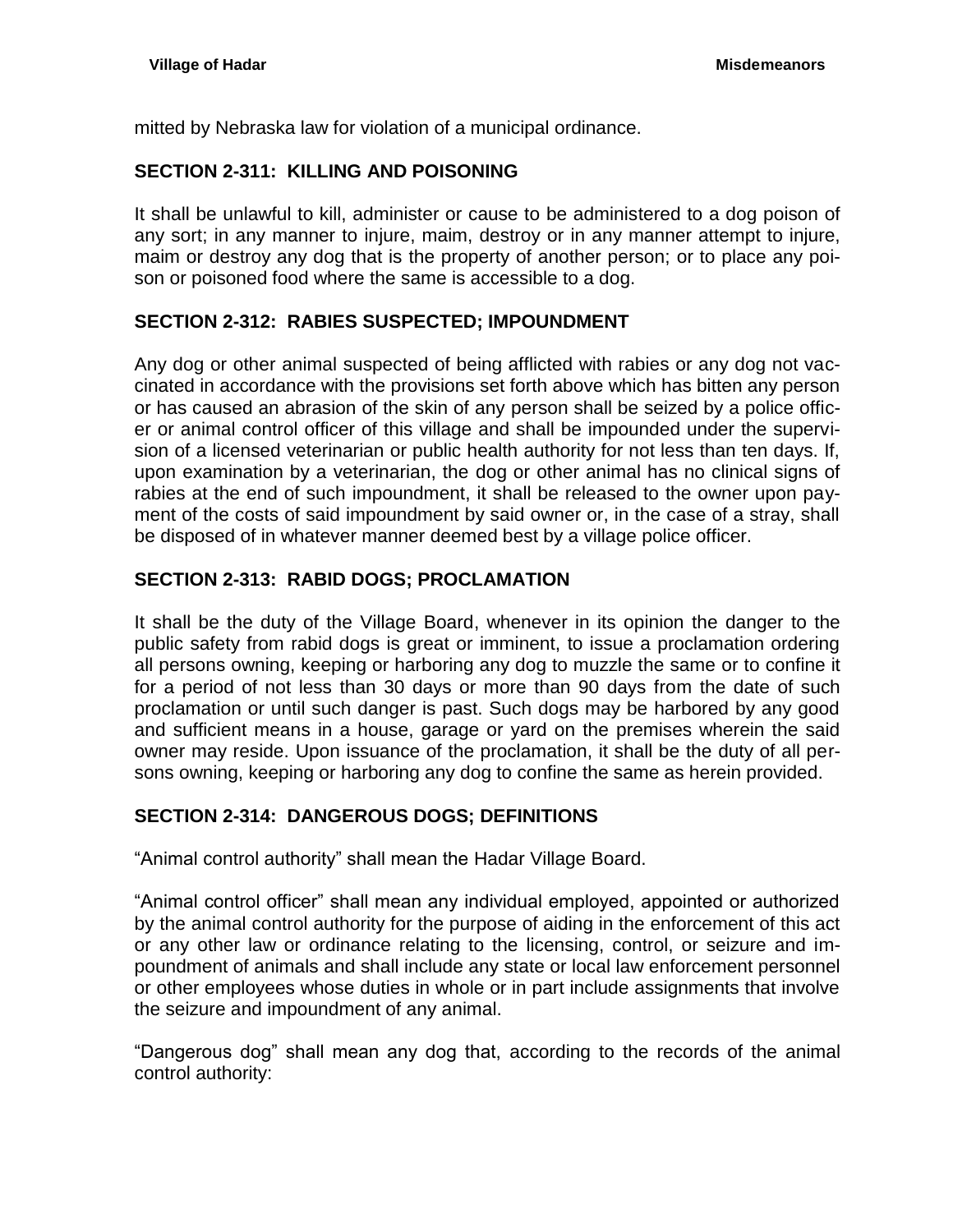- A. Has killed or inflicted severe injury on a human being on public or private property;
- B. Has killed a domestic animal without provocation while the dog was off the owner's property; or
- C. Has been previously determined to be a potentially dangerous dog by the animal control authority and the owner has received notice of such determination; such dog again aggressively bites, attacks or endangers the safety of humans or domestic animals.
- D. Notwithstanding the foregoing, a dog shall not be defined as a dangerous dog if any threat, or any injury that is not a severe injury, or any damage was sustained by a person who at the time was committing a willful trespass or any other tort upon the property owner of the dog; who was tormenting, abusing or assaulting the dog; who has, in the past, been observed or reported to have tormented, abused or assaulted the dog; or who was committing or attempting to commit a crime.

"Domestic animal" shall mean a cat, a dog or livestock.

"Owner" shall mean any person, firm, corporation, organization, political subdivision or department possessing, harboring, keeping or having control or custody of a dog.

"Potentially dangerous dog" shall mean:

- A. Any dog that, when unprovoked, inflicts a non-severe injury on a human or injures a domestic animal on public or private property, or chases or approaches a person upon streets, sidewalks or on any public ground in a menacing fashion or apparent attitude of attack; or
- B. Any specific dog with a known propensity, tendency, or disposition to attack when unprovoked, to cause injury, or to threaten the safety of humans or domestic animals.

"Severe injury" shall mean any physical injury that results in disfiguring lacerations requiring multiple sutures or cosmetic surgery or one or more broken bones or that creates a potential danger to the life or health of the victim.

## <span id="page-13-0"></span>**SECTION 2-315: DANGEROUS DOGS ON OWNER'S PROPERTY; CONFINED**

While unattended on the owner's property, a dangerous dog shall be securely confined in a humane manner indoors or in a securely enclosed and locked pen or structure suitably designed to prevent the entry of young children and to prevent the dog from escaping. The pen or structure shall have secure sides and a secure top. If the pen or structure has no bottom secured to the sides, such sides shall be embedded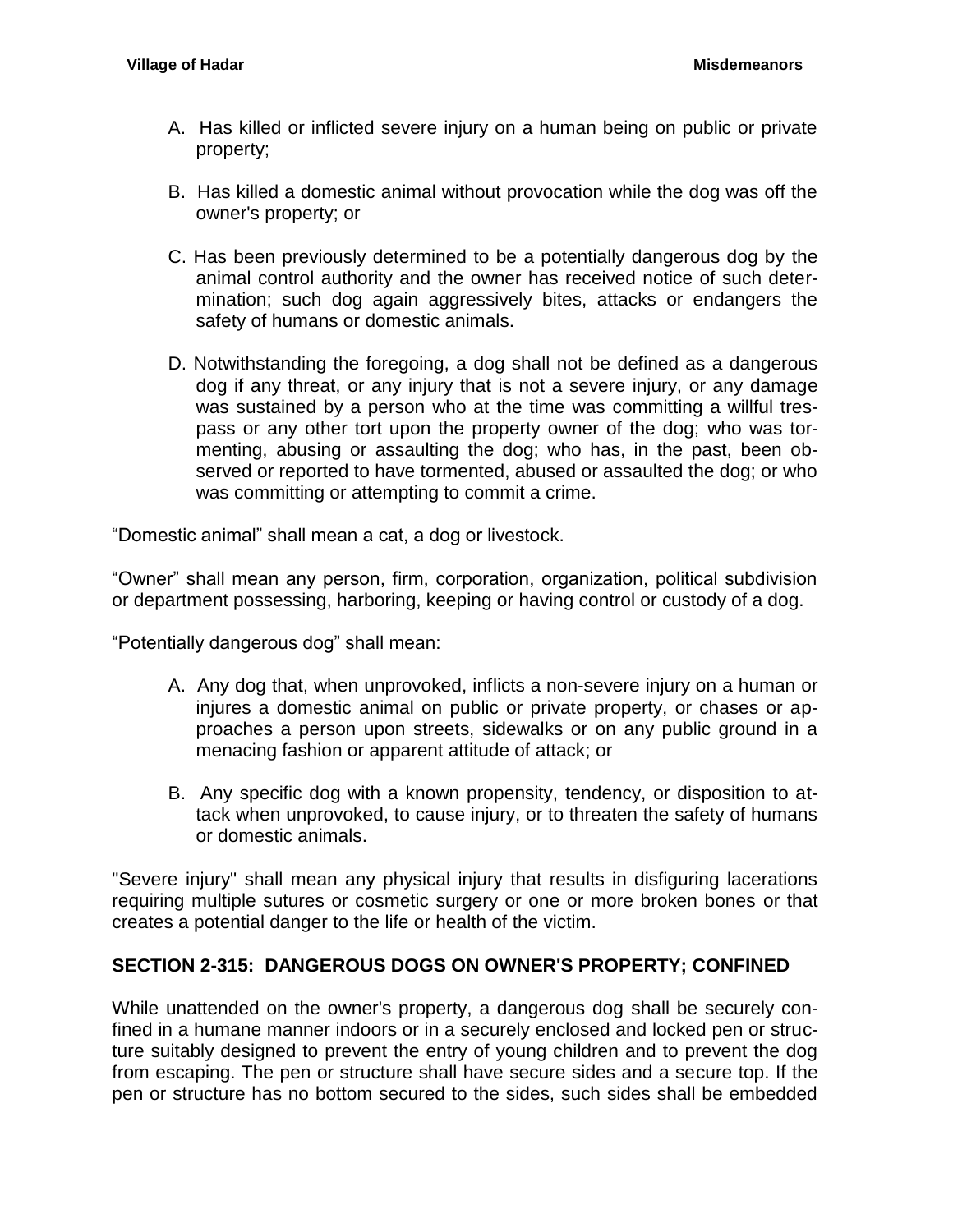into the ground. The pen or structure shall also protect the dog from the elements.

## <span id="page-14-0"></span>**SECTION 2-316: DANGEROUS DOGS OFF OWNER'S PROPERTY; RESTRAINED**

No owner of a dangerous dog shall permit the dog to go beyond the property of the owner unless it is restrained securely by a chain or leash.

## <span id="page-14-1"></span>**SECTION 2-317: DANGEROUS DOGS; FAILURE TO COMPLY**

Any dangerous dog may be immediately confiscated by an animal control officer if the owner is in violation of this article, and said officer may enter upon private property in order to confiscate the animal. In lieu of confiscation, the animal control officer may immediately destroy the dangerous dog if it poses a threat of harm to said officer or any other person or property. The owner shall be responsible for the costs incurred by the animal control authority for the care and boarding of a dangerous dog confiscated by an animal control officer or for the destruction of any dangerous dog if the owner violated this article.

## <span id="page-14-2"></span>**SECTION 2-318: DANGEROUS DOGS; IMPOUNDMENT**

In addition to any other penalty, the animal control authority shall order the animal control officer to dispose of a dangerous dog in a humane manner. Notice of impoundment of all animals, including any significant marks or identification thereon, shall be posted at the office of the village clerk as public notification of such impoundment. Upon such notice, the animal control authority shall schedule the matter to be heard at a special or regular meeting of the authority, at which time the owner must present clear and convincing evidence that the dog will not present a present nor future threat to the safety of the public or to public property. The animal control authority shall not be bound by the Nebraska Rules of Evidence. Upon such proof to the satisfaction of the authority, the dog may be returned to the owner after he or she pays the sum of \$30.00 for each animal so redeemed, the cost of any notice in the newspaper, and the sum of \$10.00 per day for each and every day the dog remains impounded, along with evidence of current rabies vaccination or post a bond of \$50.00, refundable upon proof of current rabies vaccination being presented within 30 days. If the foregoing costs are not paid within 15 days of the hearing, the dog shall be destroyed.

## <span id="page-14-3"></span>**SECTION 2-319: INTERFERENCE WITH ANIMAL CONTROL**

It shall be unlawful for any person to hinder, delay or interfere with any animal control officer who is performing any duty enjoined upon him or her by the provisions of this article or to break open or in any manner directly or indirectly aid, counsel or advise the breaking open of the village animal shelter, any ambulance wagon or other vehicle used for the collecting or conveying of dogs to the shelter.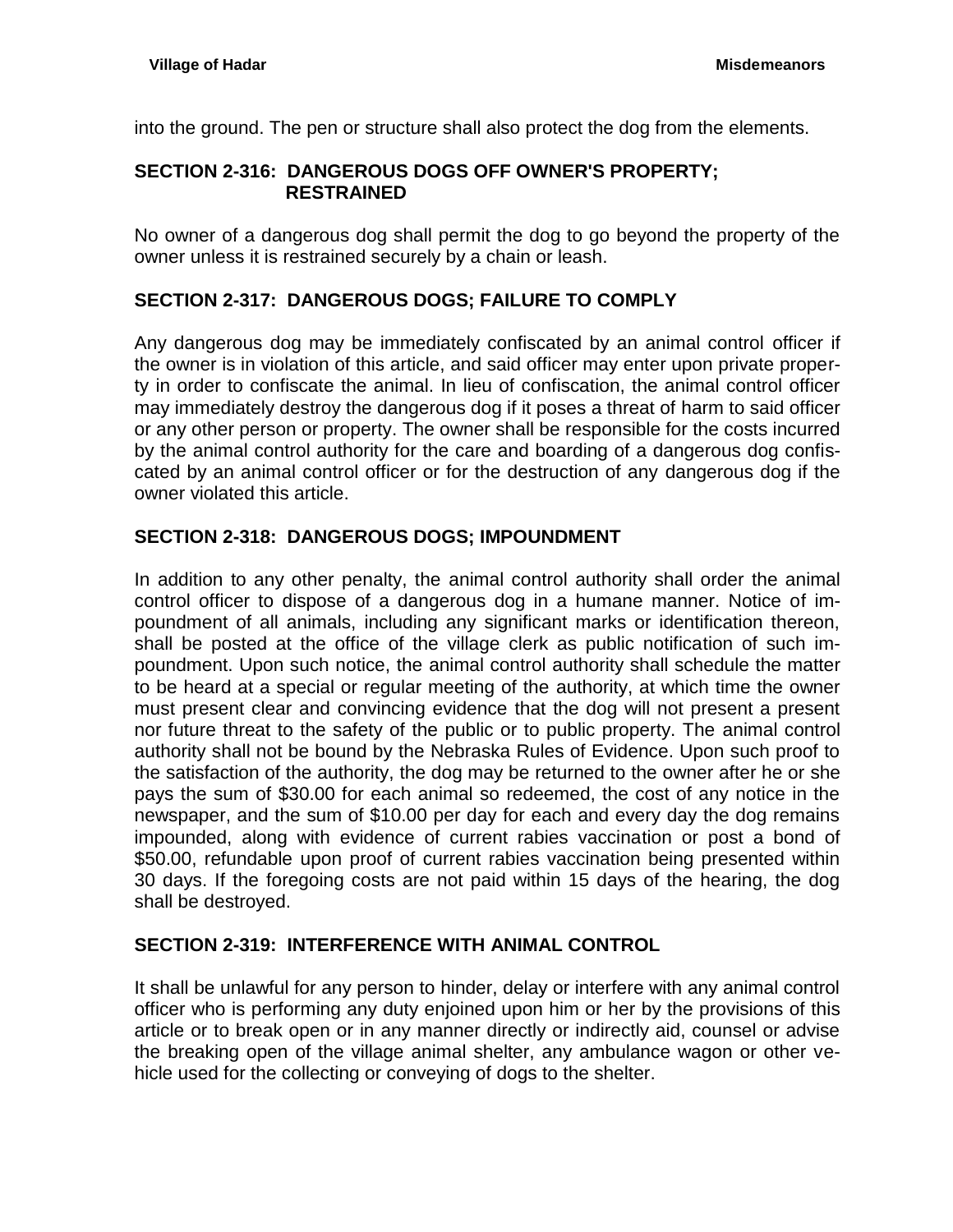### <span id="page-15-0"></span>**SECTION 2-320: VIOLATION; IMPOUNDMENT**

A. It shall be the duty of the animal control officer to capture, secure and remove in a humane manner to the designated village animal shelter any dog violating any of the provisions of this article. The dogs so impounded shall be treated in a humane manner and shall be provided with a sufficient supply of food and fresh water each day. Each impounded dog shall be kept and maintained at the pound for a period of not less than three days unless reclaimed earlier by the owner. Notice of impoundment of all animals, including any significant marks or identification, shall be posted at the office of the animal control officer as public notification of such impoundment.

B. Any dog may be reclaimed by its owner during the period of impoundment by payment of all impoundment fees, medical expenses, boarding fees and food costs. The owner shall then be required to comply with the rabies vaccination requirements within 72 hours after release. If the dog is not claimed at the end of three days, the animal control officer shall dispose of the dog; provided, if in the judgment of the officer a suitable home can be found for any such dog within the Village, the said dog shall be turned over to that person and the new owner shall then be required to pay all fees and meet all licensing and vaccinating requirements provided in this article. The Village shall acquire legal title to any unlicensed dog impounded in the animal shelter after three days. All dogs shall be destroyed and buried in a humane manner.

## <span id="page-15-1"></span>**SECTION 2-321: PENALTIES**

In addition to any other penalty provided by this article, any person or owner of a dog who shall violate any provisions of this article shall be fined not less than \$10.00 nor more than that sum permitted by Nebraska law for violation of a municipal ordinance. Each day's violation of this article shall constitute a separate offense and may be prosecuted as such.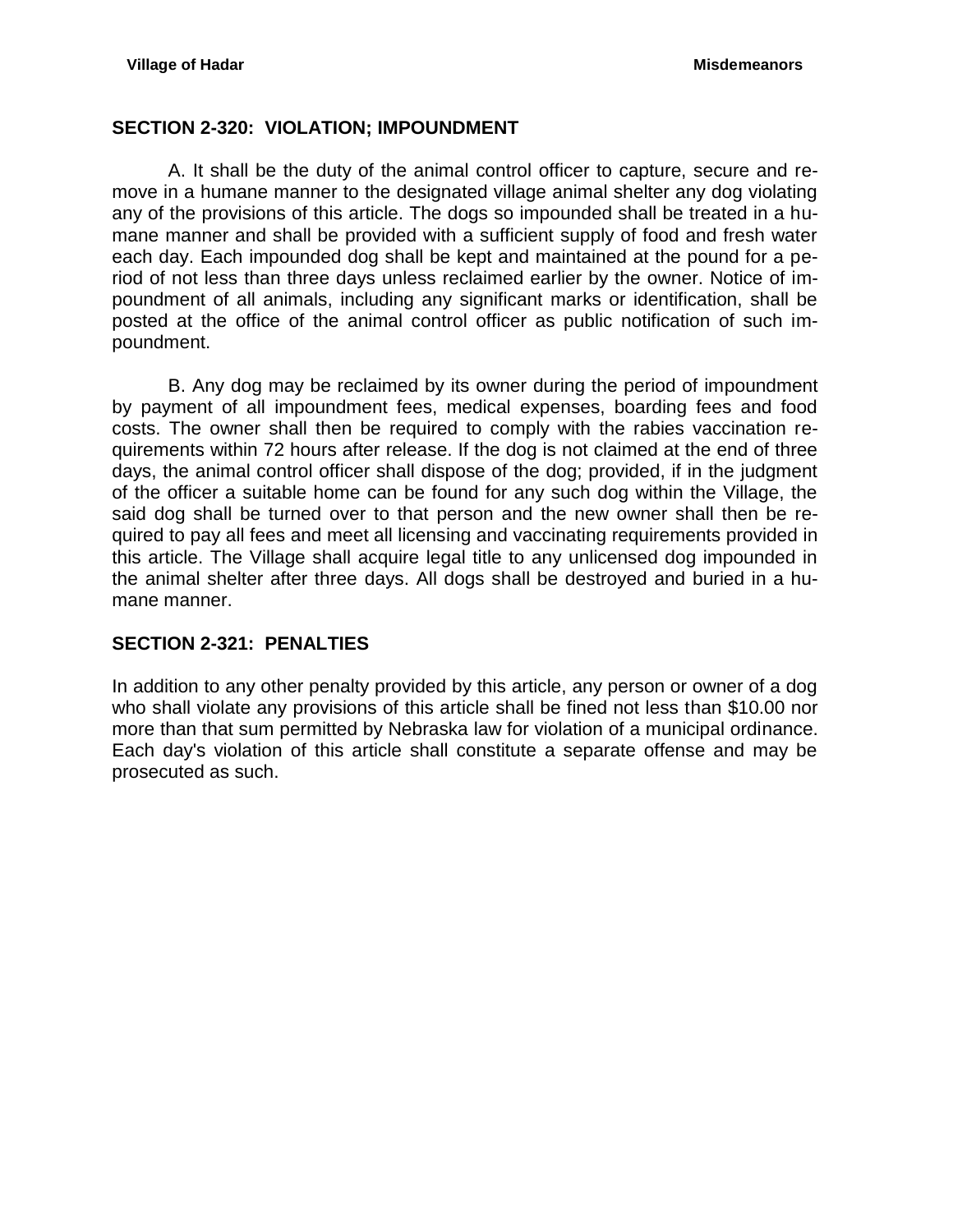# **Article 4 – Kennels**

### <span id="page-16-1"></span><span id="page-16-0"></span>**SECTION 2-401: DEFINED**

"Kennel" is defined for this article as any lot or parcel of land or place where more than three dogs or more than three cats over the age of 6 months are confined, treated, boarded, housed or cared for and shall include any lot or parcel of land or place where a person, corporation or other entity engages in, conducts, manages or maintains a veterinary business, regardless of the number of animals treated, kept, confined or boarded.

#### <span id="page-16-2"></span>**SECTION 2-402: UNLICENSED KENNELS; PROHIBITED; NUISANCE**

It shall be unlawful for any person, corporation, partnership or other entity to maintain, keep, conduct or operate any kennel within the zoning limits of the Village without first obtaining a license therefor and every unlicensed kennel is hereby declared to be a nuisance.

#### <span id="page-16-3"></span>**SECTION 2-403: LICENSE**

Any person or legal entity seeking a kennel license shall make written application to the Village Board. Such application shall state in detail the type, number and gender of animals to be held in such kennel, describe the kennel facility in detail and provide such other information as may be required by the board. Such application shall also have attached thereto the consent of all property owners or occupants of lands or lots adjoining the land upon which the proposed kennel is to be located. In the event that the Village Board determines that such kennel would not constitute a nuisance, it shall issue such license on such terms and conditions as it deems appropriate. Such license shall be on an annual basis and may be revoked after notice and hearing for violation of any term or condition of the issuance of the license. The annual license fee shall be \$100.00 and the license shall not be issued until such fee is paid.

## <span id="page-16-4"></span>**SECTION 2-404: REGULATIONS**

Every place used as a kennel shall be kept in a clean and sanitary condition and no refuse or waste material shall be allowed to remain thereon for more than 24 hours. All animals shall be humanely treated, and any animal having any disease shall be properly isolated and treated.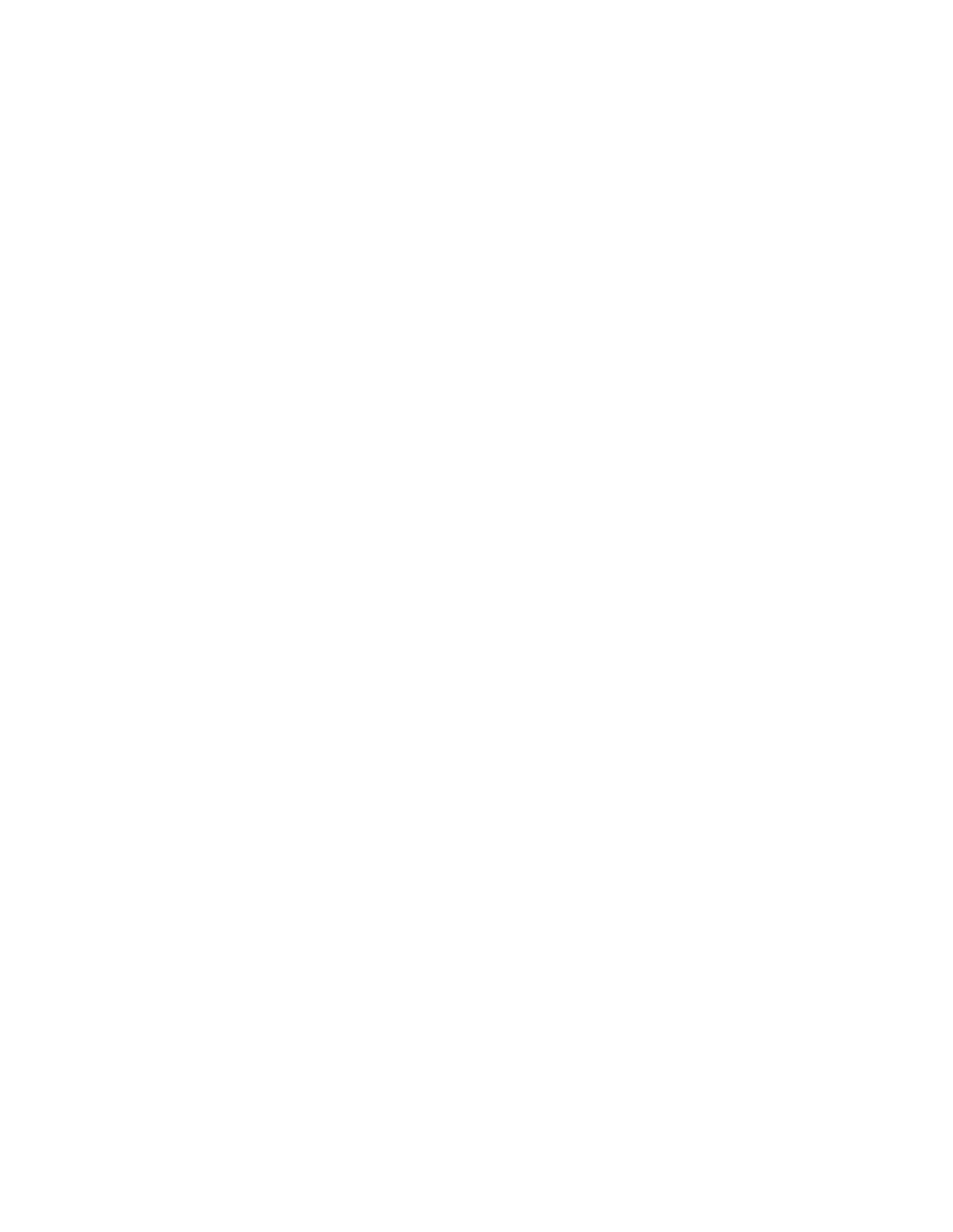# **Article 5 – Animals Generally**

#### <span id="page-18-1"></span><span id="page-18-0"></span>**SECTION 2-501: PROHIBITION; NUISANCE**

It shall be and hereby is determined to be unlawful to keep or maintain any goats, sheep, cows, hogs, pigs, horses, and/or chickens, geese and other poultry within the corporate limits of the Village. It is hereby determined to be a nuisance for anyone to keep or maintain within the corporate limits of the Village any of the livestock or poultry described above, and the Village may maintain an action to enjoin said nuisance in addition to collection of the prescribed penalty as set forth in Article 7 of this chapter.

## <span id="page-18-2"></span>**SECTION 2-502: RABID ANIMALS; CAPTURE IMPOSSIBLE**

The animal control officer shall have the authority to kill any domestic animals with the characteristics of rabies which make capture impossible because of the danger involved.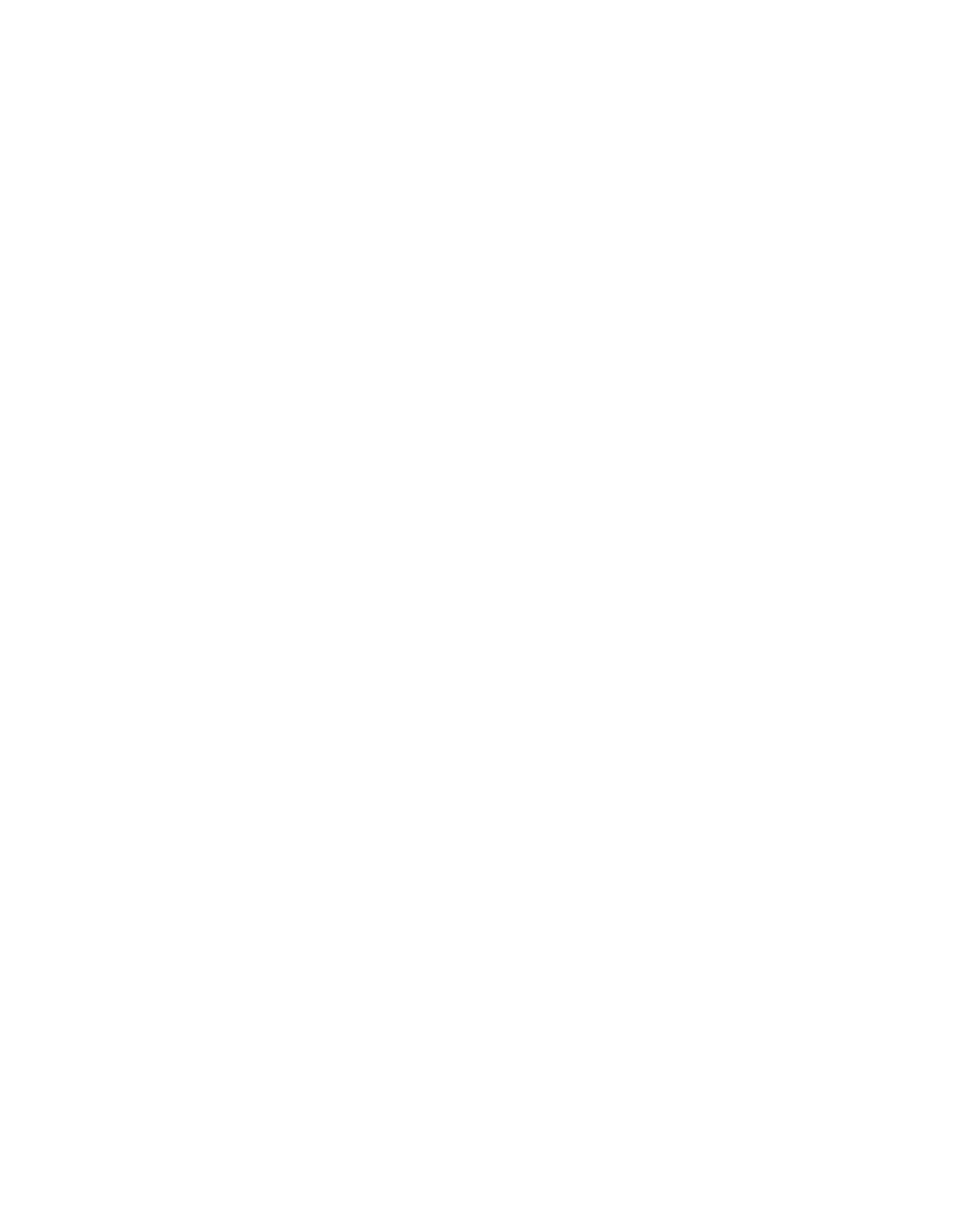# **Article 6 – Nuisances**

#### <span id="page-20-1"></span><span id="page-20-0"></span>**SECTION 2-601: DEFINITIONS**

A. The terms "weeds, grasses or worthless vegetation" shall mean any weed or grass growth of more than 12 inches in height, or 8 inches as described in Section 2-602. "Weeds" shall include, but not be limited to, bindweed, puncture vine, leafy spurge, Canada thistle, perennial peppergrass, Russian knapweed, Johnson grass, nodding or musk thistle, quack grass, perennial sow thistle, horse nettle, bull thistle, buckthorn, hemp plant and ragweed.

- B. The term "litter" shall include, but not be limited to:
	- 1. Trash, rubbish, refuse, garbage, paper, rags and ashes;
	- 2. Wood, plaster, cement, brick or stone building rubble;
	- 3. Offal and dead animals or any foul, decaying, or rotting substance, including stagnant water.
	- 4. Any machine, vehicle, or parts of a machine or vehicle which have lost their identity, character, utility or serviceability as such through deterioration, dismantling or the ravages of time, are inoperative or unable to perform their intended functions, or are cast off, discarded or thrown away or left as waste, wreckage or junk;
	- 5. Any motor vehicle without a current license and not housed in a storage or other building;
	- 6. Any wood or tree limbs not cut and stacked in neat rows on an area not exceeding 10 feet by 16 feet.
	- 7. Debris from burned or damaged buildings, whether created by consensual burning or demolition or whether occurring due to fire or age.

C. The term "unsafe building" or "dangerous building" as used in this article is hereby defined to mean and include any building, shed, fence or other man-made structure which, by reason of faulty construction, age, lack of proper repair or any other cause:

- 1. Is dangerous to the public health because of its condition and which may cause or aid in the spread of disease or injury to its occupants or neighboring structures;
- 2. Is especially liable to fire and constitutes or creates a fire hazard;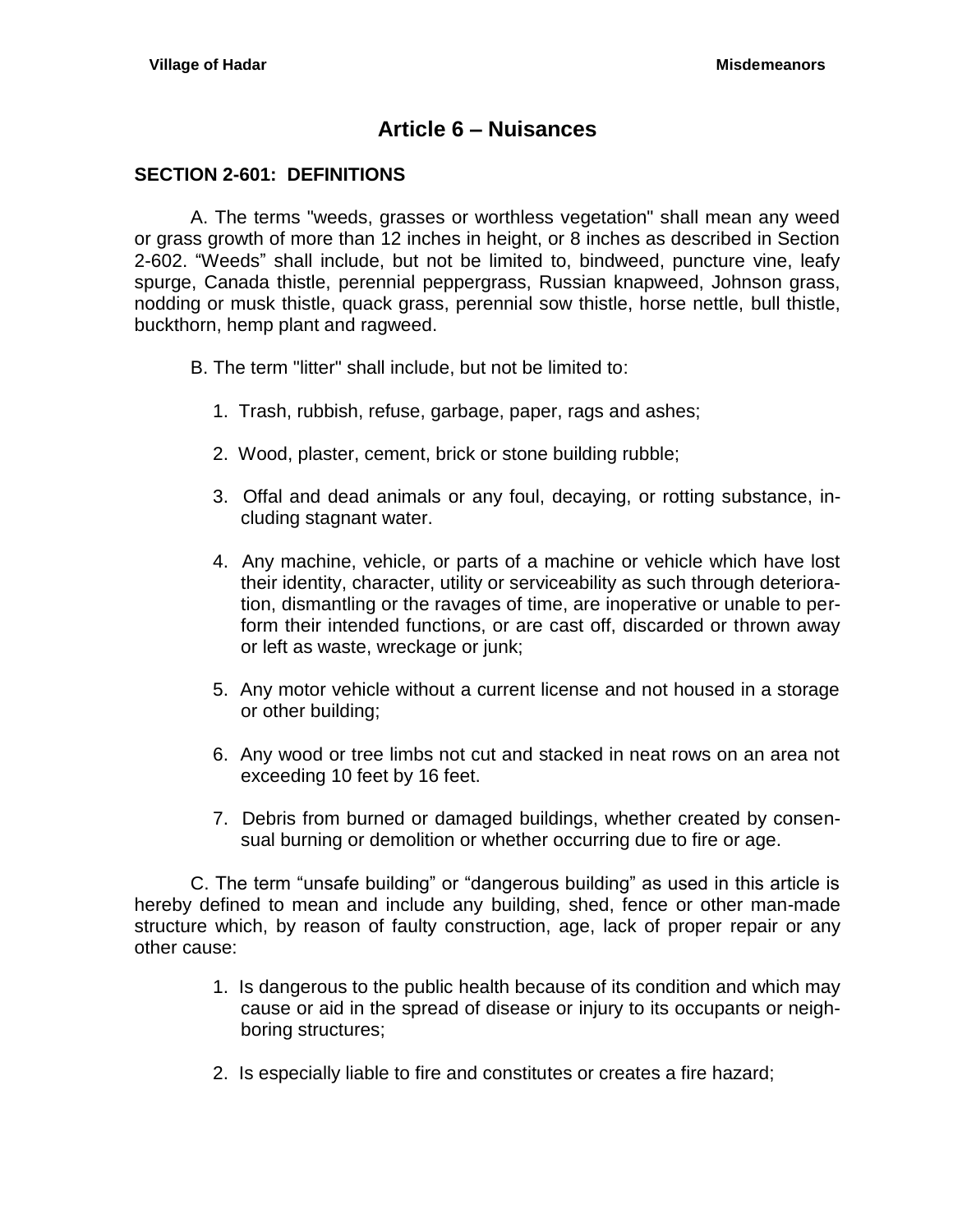- 3. Is liable to cause injury or damage by collapsing or by a collapse or fall of any part of such structure;
- 4. Readily admits birds and animals or is an attractive nuisance for children or animals to enter; or
- 5. Is kept or maintained in such an unsightly or poor condition as to essentially interfere with the comfortable enjoyment of life or property of others or depreciates the value of the property in the vicinity thereof.

(Neb. Rev. Stat. §17-563) (Ord. No. 6-12-06A, 6/12/06)

## <span id="page-21-0"></span>**SECTION 2-602: GRASSES OR WEEDS**

It is hereby declared to be a public nuisance to permit grasses or weeds to grow in excess of 12 inches on any property within the corporate limits of the Village or to maintain any growth of 8 inches or more in height of weeds, grasses or worthless vegetation on any lot or piece of ground during any calendar year if, within the same calendar year, the Village has previously acted to remove weeds, grasses, or worthless vegetation exceeding 12 inches in height on the same lot or piece of ground and had to seek recovery of the costs and expenses of such work from the owner. (Neb. Rev. Stat. §17-563) (Am. 3/11/13)

## <span id="page-21-1"></span>**SECTION 2-603: LITTER**

It is hereby declared to be a public nuisance to permit the accumulation of litter, as defined in this article, on any property within the corporate limits of the Village. (Ord. No. 6-12-06C, 6/12/06)

## <span id="page-21-2"></span>**SECTION 2-604: ABATEMENT PROCEDURE**

A. Whenever the Board of Trustees, utilities superintendent, building inspector, fire marshal, Board of Health, or other authorized village official shall be of the opinion that any weeds, grasses or worthless vegetation or litter, as defined in this article, are located on property within the corporate limits of the Village, there shall be filed a written statement to this effect with the village clerk. If, after review of the written statement and other evidence, the Board of Trustees determines by resolution that a public nuisance exists, the village clerk shall cause written notice to be served upon the owner of the property on which the weeds, grasses or worthless vegetation or litter is located (and further, upon the occupant thereof, if different from the owner) by certified U.S. mail, postage prepaid, or by personal service. Such notice shall state that the property in question has been declared to be a public nuisance by reason of having weeds, grasses or worthless vegetation or litter located thereon in violation of the village code and that the public nuisance must be removed or remedied within 15 days of receipt of notice.

B. In all nuisance abatement actions, if notice by personal service or certified U.S. mail is unsuccessful, notice shall be given by publication thereof one time for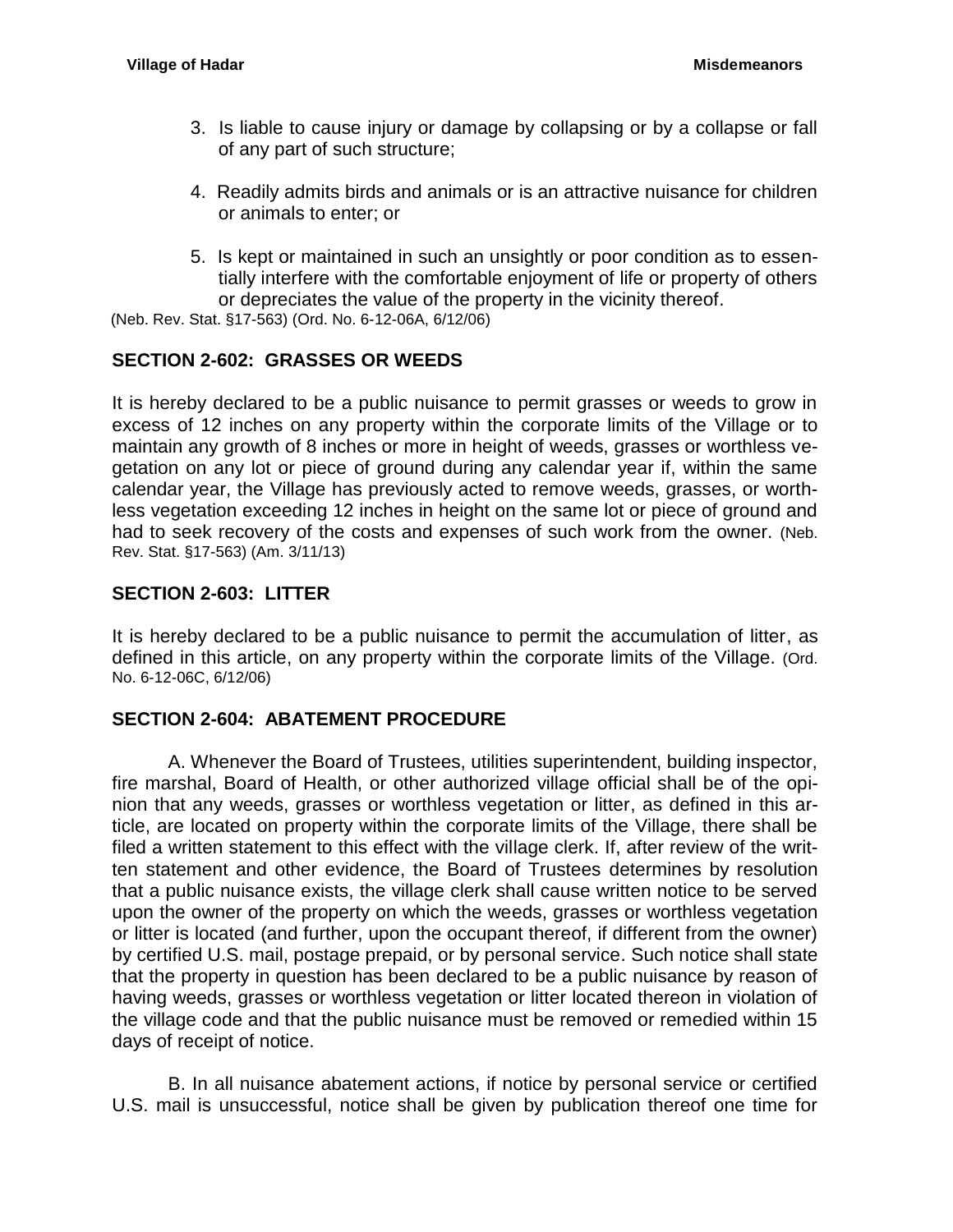one week in a newspaper of general circulation in the Village or by conspicuously posting the notice on the property upon which the public nuisance that is required to be abated or removed is located.

C. Upon receiving the notice to abate the public nuisance, the owner and/or occupant of the property may, within seven days of the receipt of said notice, in writing to the village clerk, request a hearing before the Board of Trustees to present reasons why the property does not constitute a public nuisance and should not be abated, repaired or removed. The Village shall grant such hearing within 30 days from the date of receiving the written request. Following the hearing, a written notice of the decision of the board shall be sent to the owner and/or occupant by certified U.S. mail, postage prepaid. If the Board of Trustees rejects the appeal, the owner and/or occupant shall have seven days from the date of the denial of the appeal to abate the public nuisance as required.

D. If, after the applicable repair period expires, the owner and/or occupant of the property fails, neglects or refuses to comply with the notice to abate the public nuisance, the Village Board may proceed with the work specified in the notice to abate. A statement of the cost of such work shall be transmitted to the board. The Village Board may (1) levy the cost as a special assessment against the lot or real estate upon which the public nuisance was located; such special assessment shall be a lien on the real estate and shall be collected in the manner provided for special assessments; or (2) collect the cost from the owner and/or occupant of the real estate and enforce the collection by civil action in any court of competent jurisdiction.

E. The remedies set forth in this section are cumulative and non-exclusive and the Village may proceed with any other remedy or proceeding to enforce its ordinances as provided under the laws of the State of Nebraska, including those remedies set forth in Section 2-701 of this chapter.

(Am. by Ord. No. 2-14-05C, 2/14/05; Ord. No. 6-12-06E, 6/12/05)

# <span id="page-22-0"></span>**SECTION 2-605: UNLICENSED OR INOPERABLE VEHICLES**

A. It is hereby expressly found and determined that the practice of permitting unlicensed or inoperable motor vehicles, motor vehicle bodies, and motor vehicle chassis to be stored or accumulated on private premises is unsightly, unhealthy and constitutes a nuisance to the citizens and residents of the Village; provided, however, the storage and accumulation of such motor vehicles, motor vehicle bodies, and motor vehicle chassis in a completely enclosed building shall not be considered a nuisance.

B. No person shall store, retain or keep on or permit to be stored, retained or kept on any private premises within the corporate limits of the Village any motor vehicle, motor vehicle body or motor vehicle chassis that has been unlicensed for a period in excess of 30 days under the laws of the State of Nebraska.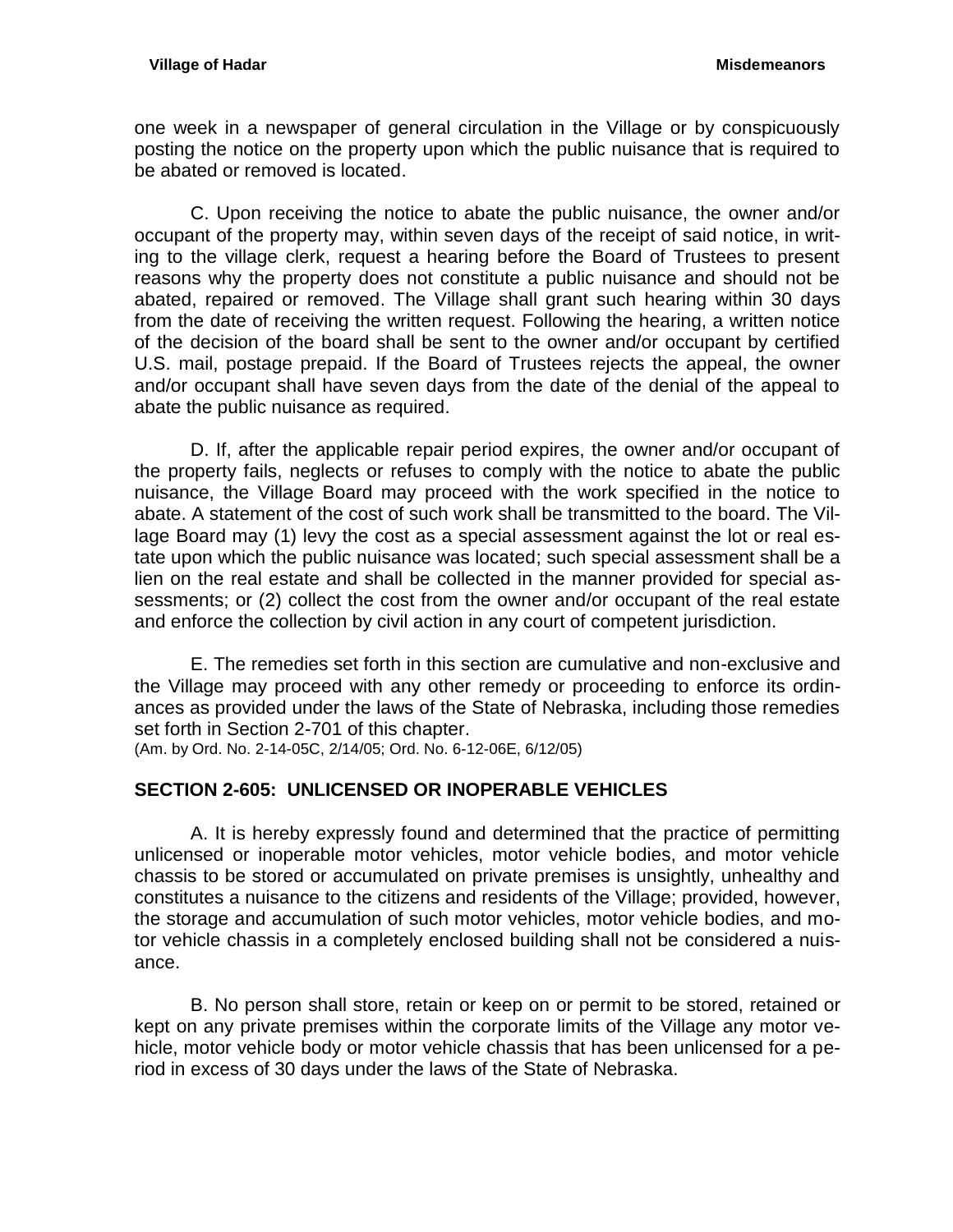C. No person shall store, retain, or keep on or permit to be stored, retained or kept on any private premises within the corporate limits of the Village any partially dismantled, inoperable, wrecked, junked or discarded motor vehicle, motor vehicle body or motor vehicle chassis on such property for a period in excess of 30 days.

D. In addition to all other remedies available to the Village, if the owner of the vehicle or the parts thereof, or the occupant or owner of the private premises upon which it is located, fails to remedy the nuisance within 15 days after receipt of the notice to abate from the village clerk, or the receipt of a citation by the authorized law enforcement officer of the Village, the Village may remove and abate the nuisance and the costs and expenses of such removal and abatement shall be paid by the owner of the vehicle or the parts thereof, or the occupant or owner of the private premises, or both. The Board of Trustees may collect the costs from such persons, and the Village may enforce the collection by civil action in any court of competent jurisdiction. Such collection may also be included as restitution to be collected from the owner of the vehicle or the parts thereof, or the occupant or owner of the private premises in any ordinance violation proceedings filed against said persons based upon this section.

E. The remedies set forth in this section are cumulative and non-exclusive and the Village may proceed with any other remedy or proceeding to enforce its ordinances as provided under the laws of the State of Nebraska, including those remedies set forth in Section 2-701 of this chapter. (Am. by Ord. No. 6-12-06D 6/12/06)

## <span id="page-23-0"></span>**SECTION 2-606: UNSAFE AND DANGEROUS BUILDINGS; PROCEDURE**

A. It shall be declared a public nuisance and unlawful to maintain or permit the existence of any unsafe or dangerous building, as defined in this article, in the Village and it shall be unlawful for the owner, occupant, and/or person in custody of any such building or structure to permit the same to remain in the unsafe and dangerous condition that constitutes a public nuisance or to occupy such building or permit it to be occupied while it is in such condition.

B. Whenever the Board of Trustees, building inspector, fire marshal, Board of Health member, or other authorized village official shall be of the opinion that any building or structure in the Village is an unsafe or dangerous building as defined in this article, there shall be filed a written statement to this effect with the village clerk. If, after review of the written statement and other evidence, the Board of Trustees determines by resolution that a public nuisance exists, the village clerk shall cause the property to be posted with the written notice to repair or demolish accordingly and shall file a copy of such notice in the office of the register of deeds of Pierce County, Nebraska. In addition, the village clerk shall serve the notice upon the owner thereof and upon the occupant thereof, if any, by certified U.S. Mail, postage prepaid, or by personal service. Such notice shall state that the structure has been declared to be in an unsafe condition and that it is a public nuisance and that the public nuisance must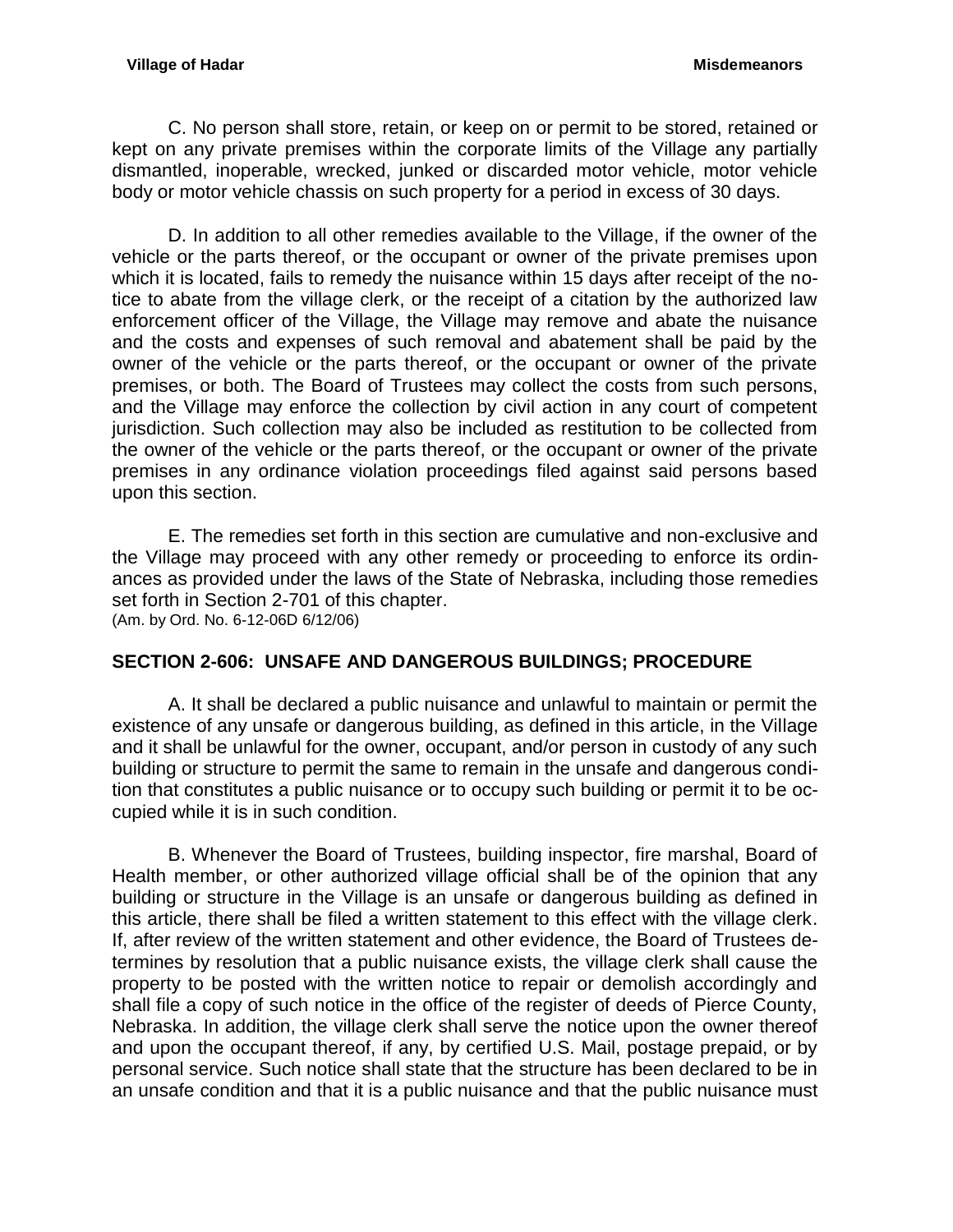be remedied within 60 days from the date of receipt of the notice. Such notice may be in the following terms:

"To (Owner/Occupant) of the premises known and described as \_\_\_\_\_\_\_\_\_\_\_\_\_\_\_\_\_\_\_\_:

"You are hereby notified that (describe structure) on the premises above-mentioned has been determined to be an unsafe and/or dangerous structure and a public nuisance after inspection by \_\_\_\_\_\_\_\_\_\_\_\_\_\_\_\_\_\_\_\_\_. The causes for this decision are (here insert the facts as to the public nuisance).

"You must remedy this condition or demolish the structure within 60 days from the date of receipt of this notice or the Village shall proceed to do so. Appeal of this determination may be made to the Village Board upon filing with the village clerk, within seven days from the date of receipt of this notice, a request for a hearing. If the Village proceeds with the work specified in the notice, you shall be responsible for payment of the cost of such work. The Village Board may (1) levy the cost as a special assessment against the lot or real estate upon which the building or structure is located and such special assessment shall be a lien on the real estate, collected in the manner provided for special assessments; or (2) collect the cost from you, as the owner of the building or structure, and force the collection by civil action in any court of competent jurisdiction."

C. Upon receiving the notice to repair or demolish the structure, the owner of the structure may, within seven days of the receipt of said notice, in writing to the village clerk, request a hearing before the Village Board. At the hearing, the owner must present reasons why the building or structure is not a public nuisance and should not be repaired or demolished. The Village shall grant such hearing within 30 days from the date of receiving the written request. Following the hearing, a written notice of the decision of the board shall be sent to the owner by certified U.S. mail, postage prepaid. The filing of the appeal shall not extend the 60-day time period to remedy or demolish the structure. If the Village Board rejects the appeal, the owner shall immediately repair or accomplish the demolition or removal of the structure within the 60-day time period commencing from the date of receipt of the notice.

D. If, after the 60-day period, the owner of the unsafe or dangerous building or structure fails, neglects or refuses to comply with the notice to repair or demolish filed by or on behalf of the Village to repair, rehabilitate or demolish and remove the building or structure which is a public nuisance, the Village Board may proceed with the work specified in the notice to the owner. A statement of the cost of such work shall be transmitted to the Village Board. The Village Board may (1) levy the cost as a special assessment against the lot or real estate upon which the building or structure is located and such special assessment shall be a lien on the real estate, collected in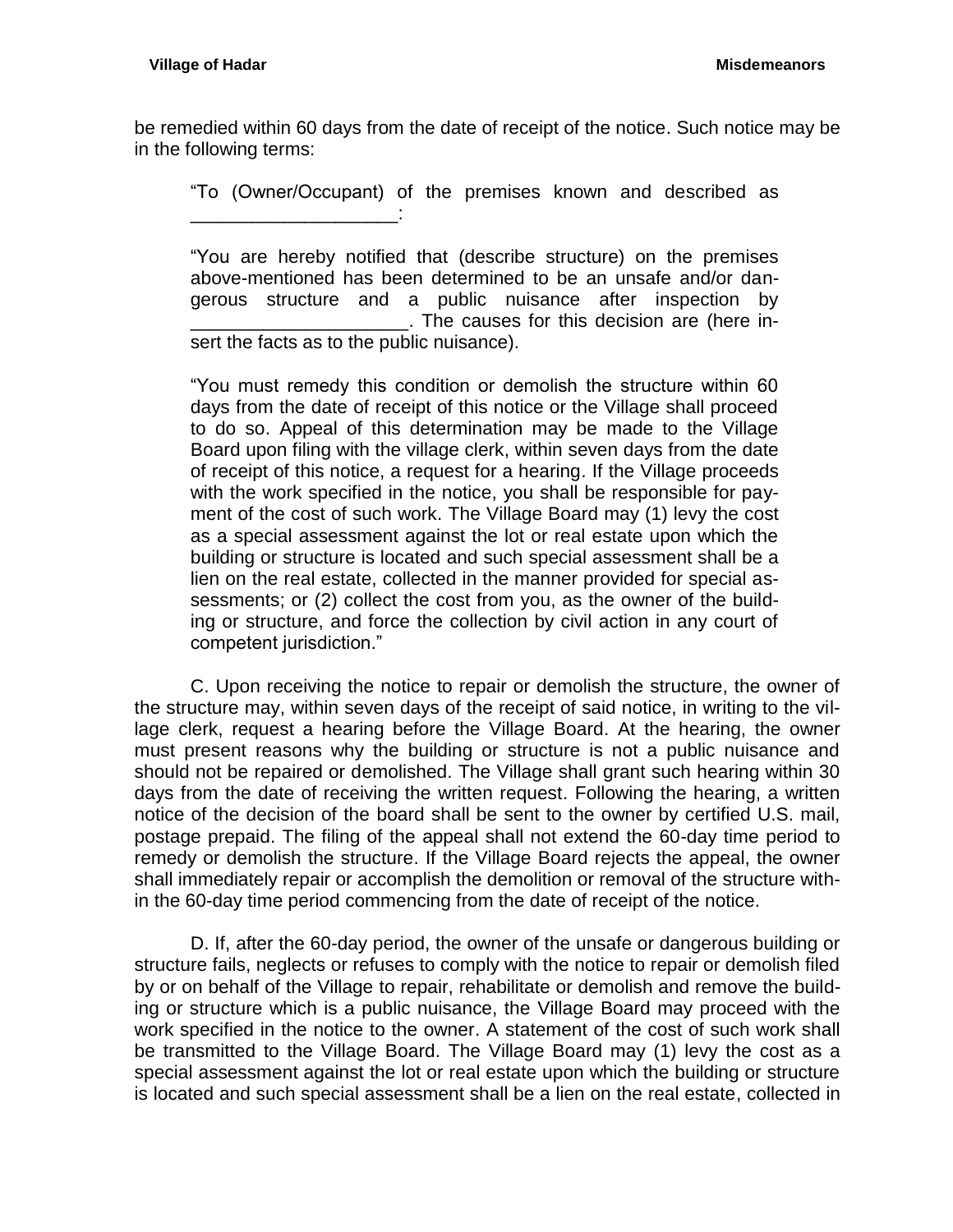the manner provided for special assessments; or (2) collect the cost from the owner of the building or structure and enforce the collection by civil action in any court of competent jurisdiction.

E. Where any unsafe building or structure poses an immediate danger to the health, safety or general welfare of any person or persons and the owner fails to remedy the situation in a reasonable time after receiving notice by the village clerk to do so, the Village Board may summarily repair or demolish and remove such building or structure. In such event, the owner shall be responsible for the cost of such work and it may be collected from the owner by the Village as set forth in this section.

F. The remedies set forth in this section are cumulative and non-exclusive and the Village may proceed with any other remedy or proceeding to enforce its ordinances as provided under the laws of the State of Nebraska, including those remedies set forth in Section 2-701 of this chapter.